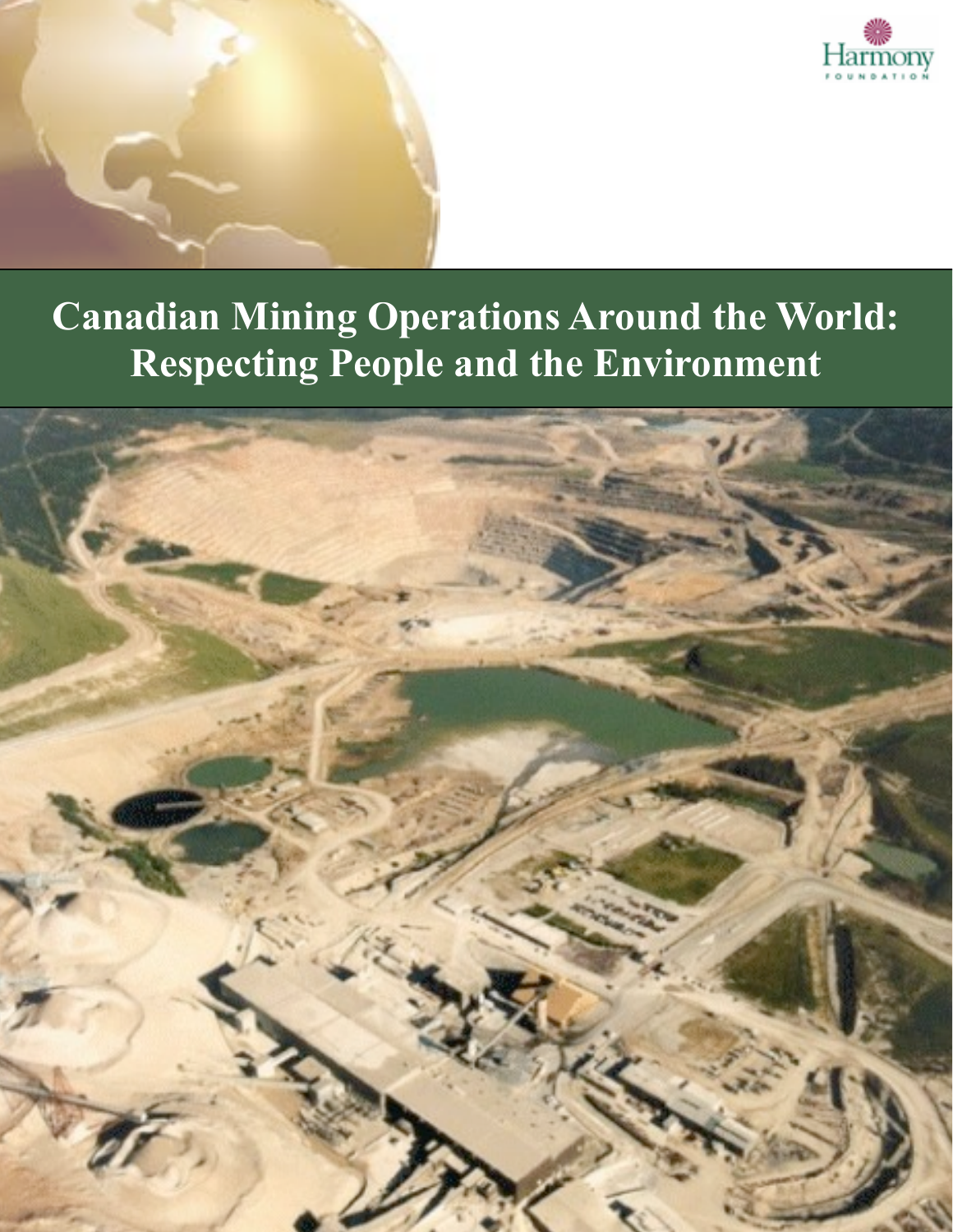

**Harmony Foundation (1985)** is a registered charitable organization recognized for its leadership in environmental cooperation and educational programs for educators, youth, schools, the workplace and communities. Harmony Foundation's innovative programs have been recognized through a variety of honours including the United Nations Environment Programme's Global 500 Award (1992), a Commonwealth Foundation Fellowship (1994) and the Ethics in Action Award (1998).

[www.harmonyfdn.ca](http://www.harmonyfdn.ca)



[www.facebook.com/HarmonyFoundationCanada](https://www.facebook.com/HarmonyFoundationCanada)

# **Credits and Acknowledgements**

#### **Principal Authors:**

Maery Kaplan-Hallam Justin Ming

#### **Co-Author & Executive Director:**

Michael Bloomfield

#### **Principal Reviewers:**

We would like to thank everyone who kindly provided advice, inspiration and encouragement, especially Lanlin Bu, Stan Tomandil, Shefa Siegel, and Robert J. Kaplan.

ISBN: 978-0-929010-48-9 Copyright © (2013) by Harmony Foundation of Canada

#### **Permission to Use**

This publication, in whole or in part, belongs to the Harmony Foundation of Canada. You may use it for non-profit, educational purposes without cost, providing that you recognize the Foundation's authorship and copyright in any copies made and include our website address www.harmonyfdn.ca However, any use, adaptation or extraction for profit requires prior written permission from the Harmony Foundation, which retains copyright in all forms and languages and reserves the right to refuse any user if, in our judgment, such use does not honour this agreement. Use of any of the aforementioned materials constitutes your agreement with the above. Thank you.

#### **Spelling:**

Standard Canadian spelling is used in this document, for example labour vs. labor and centre vs. center.

1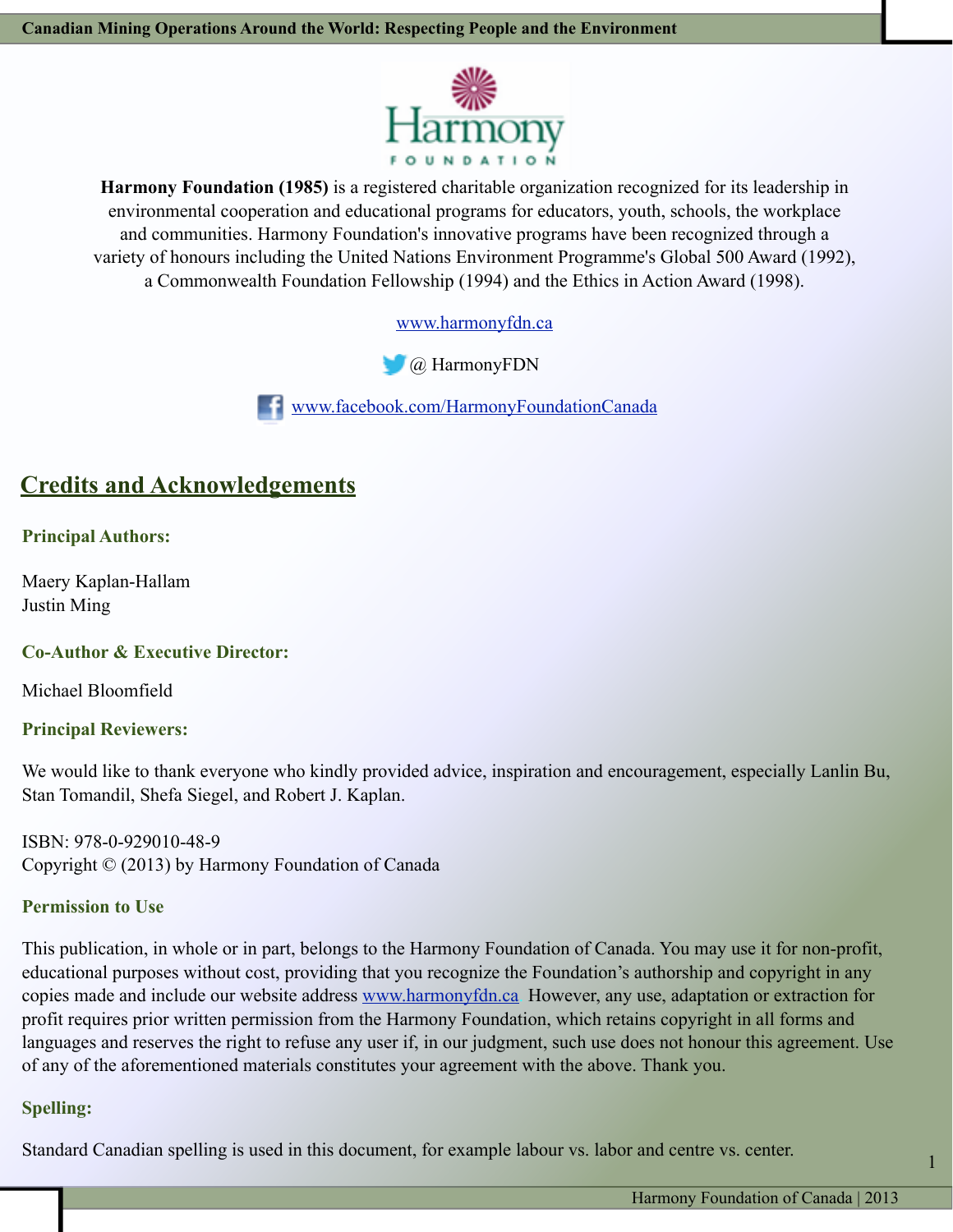# **List of Acronyms:**

ABCG - Africa Biodiversity Collaborative Group CAAI - Canadian Centre Against Impunity CCSRC - Canadian Centre for the Study of Resource Conflict CIDA - Canadian International Development Agency CN - Canadian National [Railway] CNCA - Canadian Network on Corporate Accountability CPR - Canadian Pacific Railway CPP - Canada Pension Plan CSR - Corporate Social Responsibility DFAIT - Department of Foreign Affairs and International Trade DFATD - Department of Foreign Affairs, Trade and Development DRC – Democratic Republic of Congo EDC - Export Development Canada EITI - Extractive Industries Transparency Initiative GDP - Gross Domestic Product GRI - Global Reporting Initiative IACHR – Inter-American Commission on Human Rights IISD – International Institute for Sustainable Development ISGRAMR - International Study Group Report on Africa's Mineral Regimes MNC – Multinational Corporation NRCan – Natural Resources Canada NSI - North-South Institute OECD - Organization for Economic Co-Operation and Development PDAC - Prospectors and Developers Association of Canada SCFAIT - Subcommittee of Foreign Affairs and International Trade SFW TSX – Toronto Stock Exchange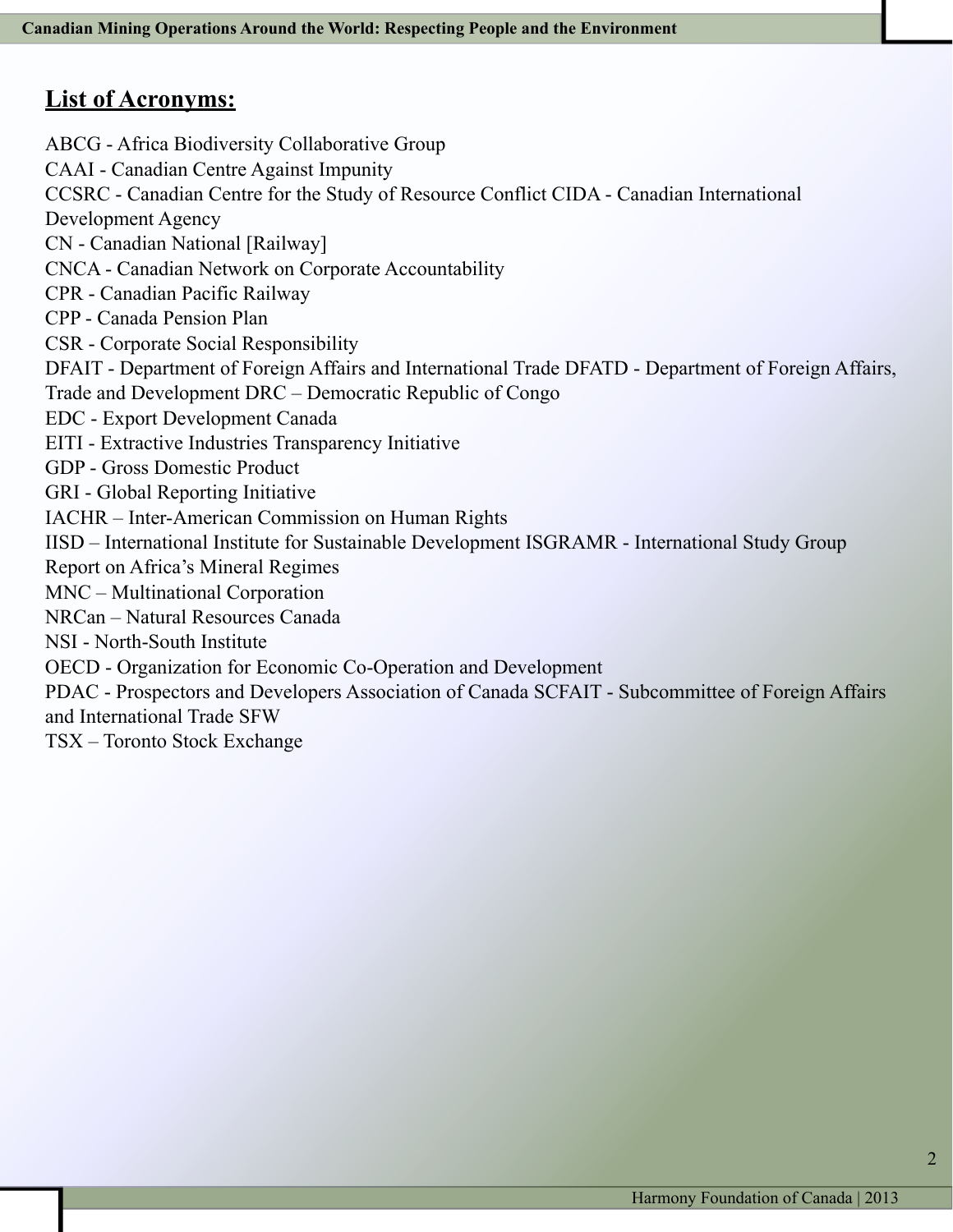# **Executive Summary**

Canada's mining industry is a global powerhouse, engaging in thousands of extractive operations around the world. These operations have increasingly come under scrutiny from the international community, governments, civil society organizations, and the media for issues of transparency, corruption, human and labour rights and environmental practices. Given the large impact that Canadian mining companies have at home and abroad, it is vital that they consistently integrate social and environmental imperatives into their activities, a practice otherwise known as 'corporate social responsibility' (CSR).

While numerous voluntary toolkits and guidelines address best practices for CSR in the mining industry, the application of these practices, along with standards for self-reporting, are sporadic and inconsistent. There is also a lack of external monitoring to assess the effectiveness of these voluntary CSR practices in the industry.

The existing legislative framework -- variability in provincial standards, along with a lack of national legislation that sets out clear standards of practice for Canadian mining companies operating internationally - permits companies to operate without being held sufficiently accountable for their harmful practices.

In too many instances, the wide disparity of regulations among international jurisdictions has allowed corporate practices to sink to the lowest common denominator. Mining companies can and do seek opportunities where nominal requirements and lax enforcement increase their profits and reduce their responsibilities.

Our primary purpose here is not to expose and criticize wrong-doers or engage in theoretical discussions about the benefits of CSR. A significant discourse exists around the important social and environmental responsibilities that comprise ethical business practices,

as well as their practical significance for business and society alike. Rather, this paper's intent is to amplify the numerous calls for regulatory reform from academia, media, NGOs, governments, consumers, and the mining sector itself. Moreover, it invites readers to join a campaign for Canada to elevate and standardize, if not regulate, the conduct of Canadian corporate behavior abroad.

Using case studies in Latin America and Africa, this report examines contemporary CSR practices of Canadian mining companies along with some of the failures caused by the current lack of effective regulation and monitoring. It then briefly discusses causes for these failures and concludes by making the following recommendations:

First, that all Canadian mining companies -- indeed all Canadian companies -- sign onto protocols where they commit to uphold Canadian standards of worker health and safety, community consultation, social development, labour rights, environmental protection and financial transparency in all of their operations worldwide.

Second, that the Canadian Government work with the mining industry and other stakeholders to develop and implement a system of arms-length monitoring done by a reputable third party to help ensure implementation of, and adherence to, these protocols.

Third, that given the limitations of voluntary practices and provincial regulations, the Canadian Government initiate a process for drafting legislation that would create legally binding standards, with monitoring and reporting arrangements for Canadian companies operating internationally. We believe that this process should include the provinces, industry and civil society in order to earn social license. Such legislation will level the playing field, reward good corporate behavior and exert pressure to bring laggards up to reasonable standards of performance.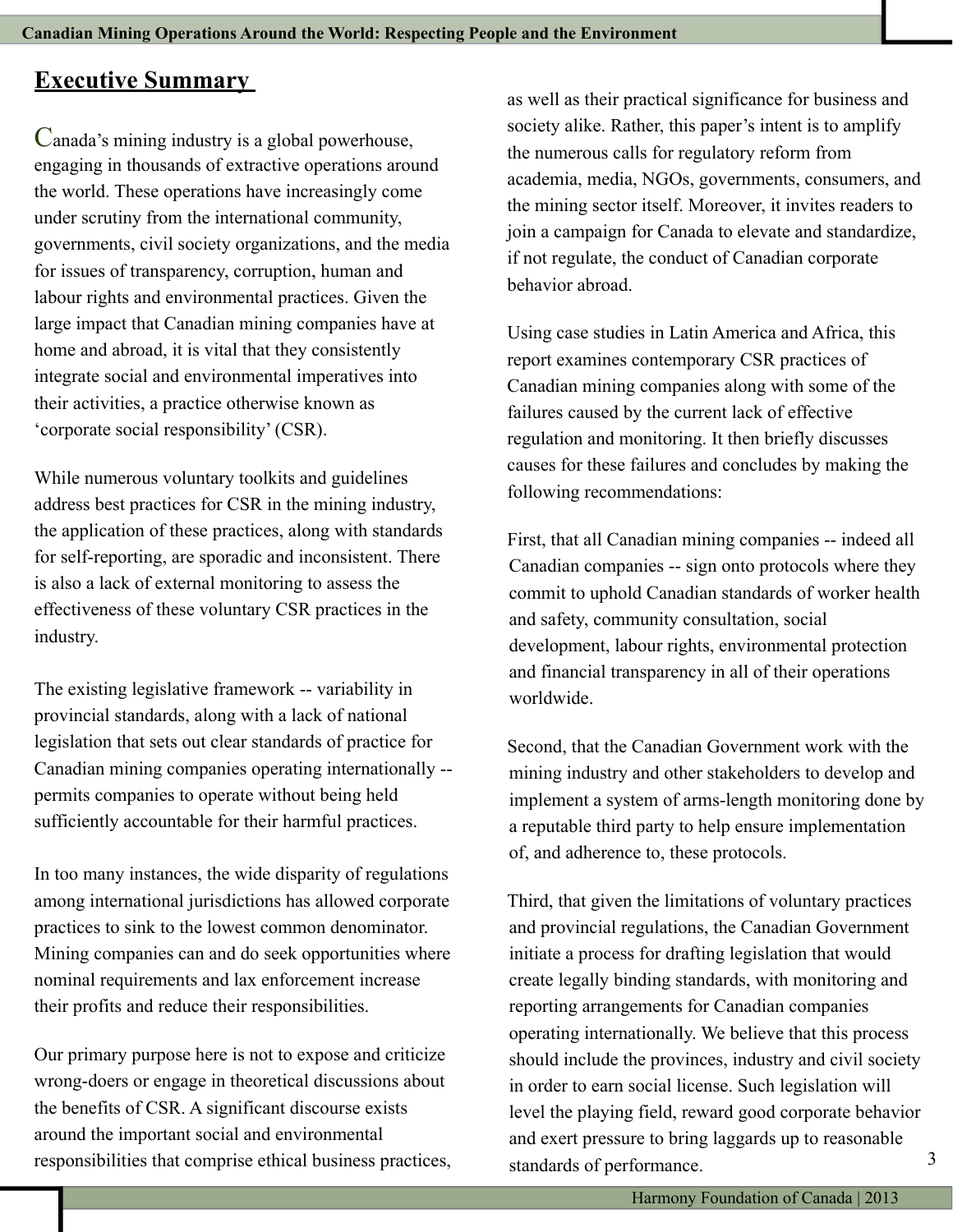# **Introduction**

The products of Canadian mining can be found in almost every aspect of our daily lives. Mineral resources are used in the manufacture of virtually every product we use at home, at work, in schools and for recreation. For example, our automobiles on average contain more than one ton of iron and steel, 240 pounds of aluminum, 50 pounds of carbon, 42 pounds of copper, 41 pounds of silica, 22 pounds of zinc and more than 30 other metals, including titanium, platinum and gold, all of which come from mines across the globe (USGS, 2013). Domestically, Canadian mining operations play an important role in our economy, accounting for over a fifth of total domestic goods exported in 2010 (MAC, 2011). The mining industry in Canada provides an estimated 300,000 direct jobs, from coal mines in New Brunswick to high-rise office towers in Vancouver, and is responsible for the largest amount of material transported via CN and CPR freight services (CN, 2012). Internationally, 20% of Canada's direct foreign investment is in mining operations and over 50% of the mineral companies listed on the Toronto Stock Exchange (TSX) are based in Canada (MAC, 2011).

As Canadian companies seek to source these minerals, communities around the world -- primarily in the remote regions of developing nations -- are seeing their landscapes and lives transformed through extractive processes. In the best cases, mining operations are a source of revenue and employment for regions where poverty rates are often very high.

Too often, however, communities closest to mining operations bear the majority of social and environmental costs for the smallest economic benefit along the allocation chain. Over the past several decades, Canadian companies have come under increasing scrutiny for their connections to human rights and labour violations, social unrest, environmental degradation, and lack of transparent financial reporting and accountability.

The root of these incidents can be found in the weaknesses of current guidelines, regulations and enforcement mechanisms for Canadian mining companies operating internationally. While there is legislation for domestic mining practices, it is quite variable from province to province.There is no national legislation which sets out clear standards of practice for Canadian mining companies operating in Canada, let alone internationally. Despite numerous guidelines and toolkits articulating best practices for CSR in the global mining industry, the current voluntary and inconsistent nature of CSR enables some firms to operate with insufficient commitment to such codes of conduct, with the result of dragging industry standards down.

Negative exposure by the media and organizations concerned by social and environmental damage caused by the Canadian mining industry has harmed the overall reputation of Canada and its mining sector. A positive reputation for Canada and the future success of its mining sector depend upon a clear, comprehensive and binding set of protocols, established by legislation, along with adoption of appropriate reporting and enforcement mechanisms.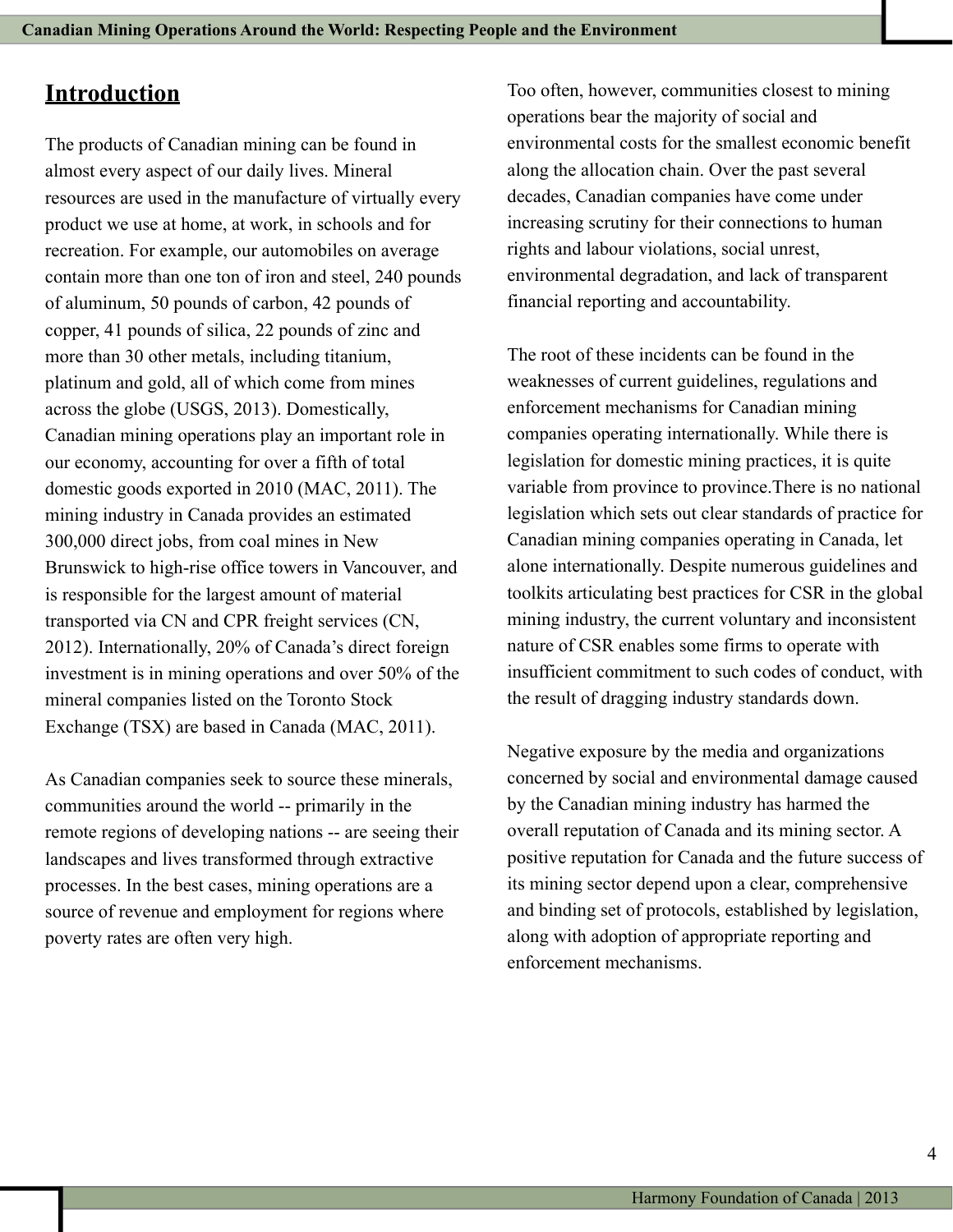The first half of this report explains the concept of CSR as it applies to the mining industry, and the role of Canadian companies in the global mining industry. It uses case studies to show how the current system results in practices which are causing social and political conflict and environmental degradation, and are tarnishing Canada's reputation. The second half of the report addresses some of the regulatory problems that have led to these incidents and concludes with a discussion of the potential benefits offered by legislation that would set out legally binding standards of practice for Canadian mining companies operating abroad. Finally, the report makes three specific recommendations to improve the current system:

> First, that all Canadian mining companies sign onto a protocol where they commit to uphold, in their operations abroad, the highest Canadian standards for worker health and safety, community consultation, social development, environmental protection and financial transparency. While these standards require upgrading , and would benefit from greater consistency across the provinces they are generally more rigorous than those of developing countries, where current practices too often generate social unrest and harm to environment, health and safety.

Second, that the Canadian Government work with the mining industry and other stakeholders to develop and implement a system of arms-length third party monitoring and reporting.

Third, that given the limitations of voluntary practices, such as the lack of penalties, the Canadian Government should immediately begin the process of convening stakeholders to draft legislation which would set up legally binding standards for Canada's international mining companies.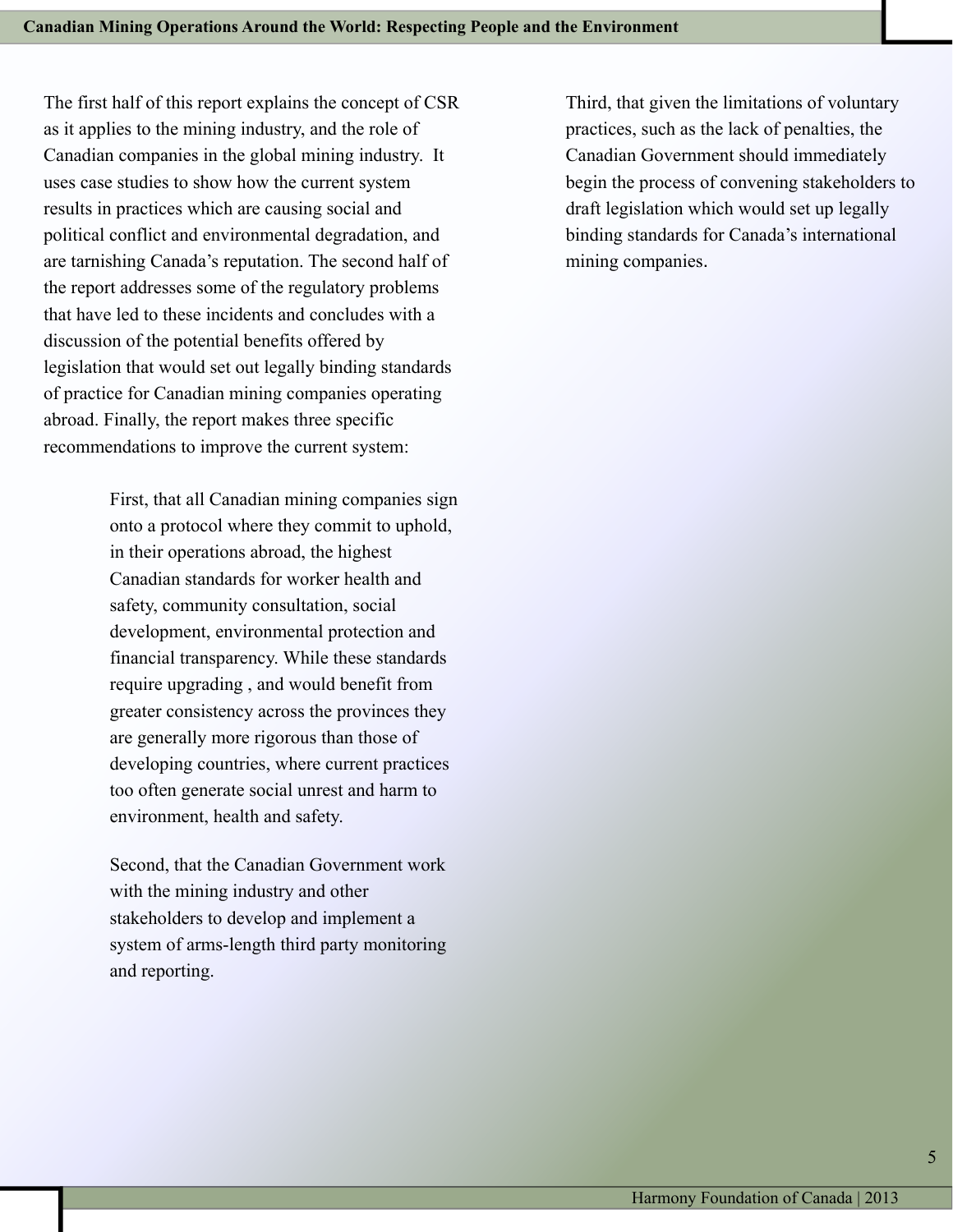#### **Brief Overview of CSR**

One of the challenges in establishing international protocols on CSR is the elusiveness of the concept itself. However, although a single, universally accepted definition of CSR has not been reached, some common themes persist throughout the various attempts by scholars, industry leaders, governments and nongovernmental organizations (NGOs) to define it. At its best, CSR occurs when business is managed to benefit society and protect the environment. At its worst, CSR is devalued to serve primarily public relations and image building. For the purpose of this paper, we will consider CSR to be:

*"The responsibility of a company for the totality of its impact, with a need to embed society's values into its core operations as well as into its treatment of the social and physical environment. Responsibility is accepted as encompassing a spectrum – from the running of a profitable business to the health and safety of staff and the impact on the societies and environments in which a company operates" (EP, 2003).*

Ultimately, meaningful CSR requires that the success of a business should be intrinsically linked to the longterm well-being of the communities, society and physical environments within which it operates.

CSR as a concept began in North America in the late 1980s as scandals on Wall Street and in the US defense industries eroded public trust, and scrutiny of corporate behavior worldwide forced companies to respond (Harmony Foundation, 2013). In the same way, from

the end of the  $19<sup>th</sup>$  century, the mining industry has been compelled to move toward self-regulation as practices harmful to workers, society and the environment became less and less acceptable to stakeholders, investors, and the public.

In the Canadian mining sector, CSR started to gain momentum in the early 1990s, with companies implementing voluntary CSR practices primarily in response to external calls by NGOs and faith-based civil society organizations concerned about the impacts of mining operations in developing countries (Tench et al., 2012). These initiatives include the Global Mining Initiative adopted by nine global mining giants, the two-year Mining, Minerals and Sustainable Development study by the International Institute for Environment and Development, and the International Council on Mining and Metals' 10 Principles of Sustainable Development.

By the 21st century most major corporations had made some commitment to the principles of CSR in order to meet the increasing expectations of stakeholders (Azer, 2001). In 2004, the Conference Board of Canada released the first major CSR report on company best practices (CBC, 2004). Also in this decade, the National Roundtables on Corporate Social Responsibility and the Canadian Extractive Industry in Developing Countries were organized by the Canadian Government.

While the implementation of voluntary self-regulation and self-reporting marked a step toward responsible mining practices, we will see throughout this report that these measures alone have been inadequate. Although CSR best practices have been published for the mining industry, they have not been implemented consistently. Unfortunately, the emphasis of these practices has been more about brand and image and less about people and the planet (Azer, 2001). In addition, within the current system, CSR practices are not being assessed independently for their effectiveness and integrity.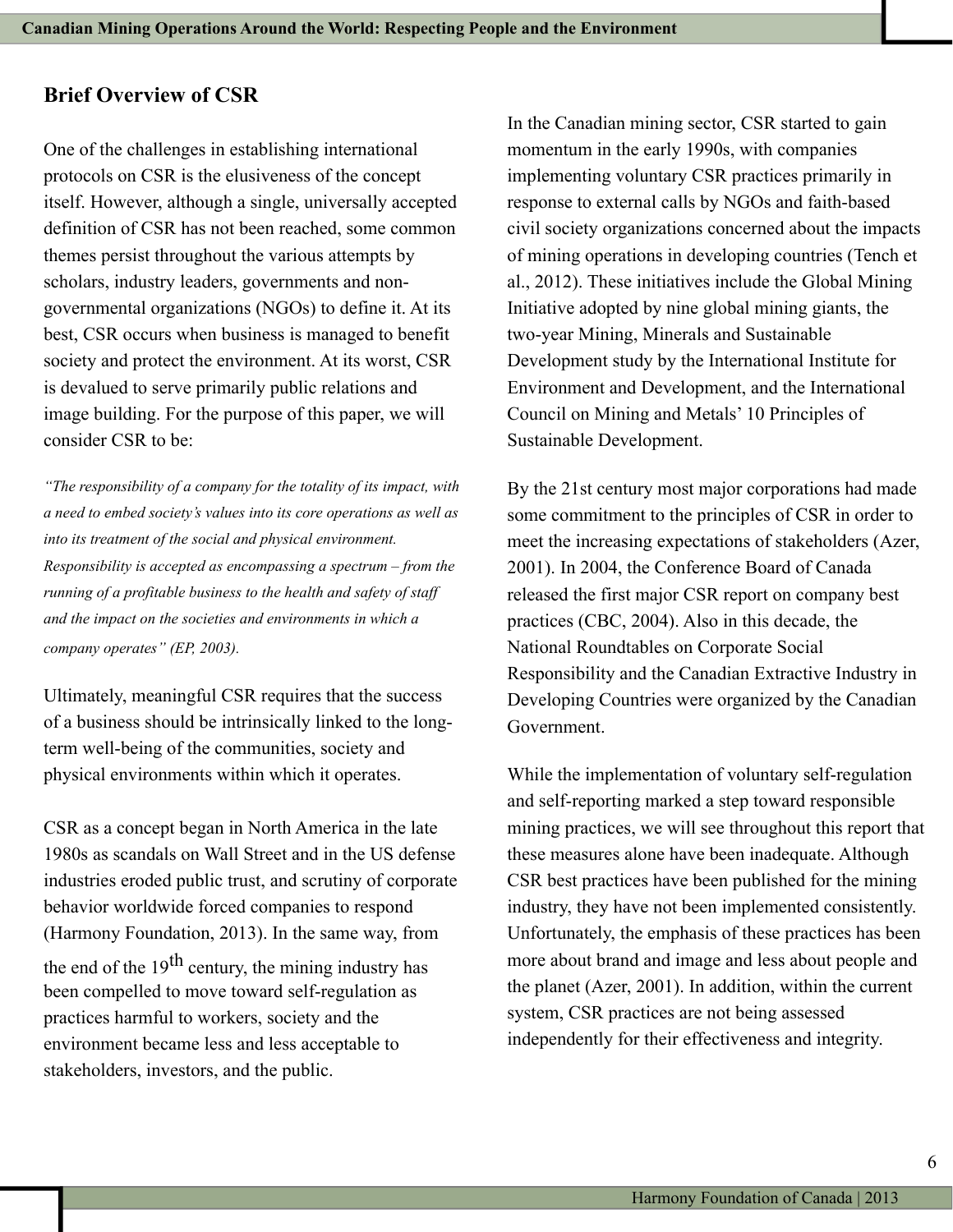# **Role of Canadian Mining Companies Internationally**

Over the past few decades, Canadian mining companies have rapidly expanded their reach across the globe, spanning every continent except Antarctica with more than 8,000 operations in over 100 countries (DFATD, 2013). In 2012 alone, 70% of the world's mining equity financing was raised through the Toronto Stock Exchange where 57% of the world's mining companies were listed (TSX, 2013). Cities such as Vancouver, Calgary, and Toronto function as hubs for headquarters of multinational corporations (MNC's) involved in mining technology, exploration and extraction, managing operations in Africa, Asia, Europe and South America (Deloitte, 2009). In 2011, Canadian mining assets were \$42.1 billion in South America, \$7.9 billion in Central America, \$5.1 billion in Oceania, \$7.4 billion in Europe, \$31.6 billion in Africa, \$15.1 billion in Asia, and \$36.8 billion in North America (excluding Canada). Today, Canada's mining assets abroad are fully \$215.3 billion (NRCan, Jan 2013).

While Canadian companies have significantly extended their investments into the global market, the reverse is also evident as foreign investors have channeled billions of dollars into Canadian mining operations. Recently, additional foreign investment in the Canadian mining sector has come in the form of Sovereign Wealth Funds (SWF).

# **Mining in the Global South - The Social and Environmental Costs of Mineral Extraction**

Much of the mining done today takes place in resource-rich developing nations of the global south. As a result, Canadian mining operations are playing an increasing role in the development of emerging economies (NRCan, 2013 & Zarsky & Stanley, 2013).

Positive development has occurred as a result of Canadian mining projects; however, there is a substantial history of corporate and political misconduct that has continued to today. Despite the existence of best practice frameworks, many Canadian companies are still failing to invest in adequate levels of community consultation and development or environmental protection, letting the ravages of boom and bust mining affect communities and their environments. In fact, Canada has the highest incidence of conflict, compared to its global competitors.

 A report by the Canadian Centre for the Study of Resource Conflict – for the period of 1999 - 2009 - stated that, relative to Australia, Canada was involved in three times as many incidents of conflict, ranging from inadequate local engagement to severe environmental degradation and human rights abuses (CCSRC, 2009). Specifically, 30% of documented cases of transgression involved environmental contamination or adversarial community relations. The result of the current system is that in many countries in the global south, local residents and leaders have the least influence on Canadian mining projects while bearing the greatest costs (Sagebien & Lindsay, 2011).

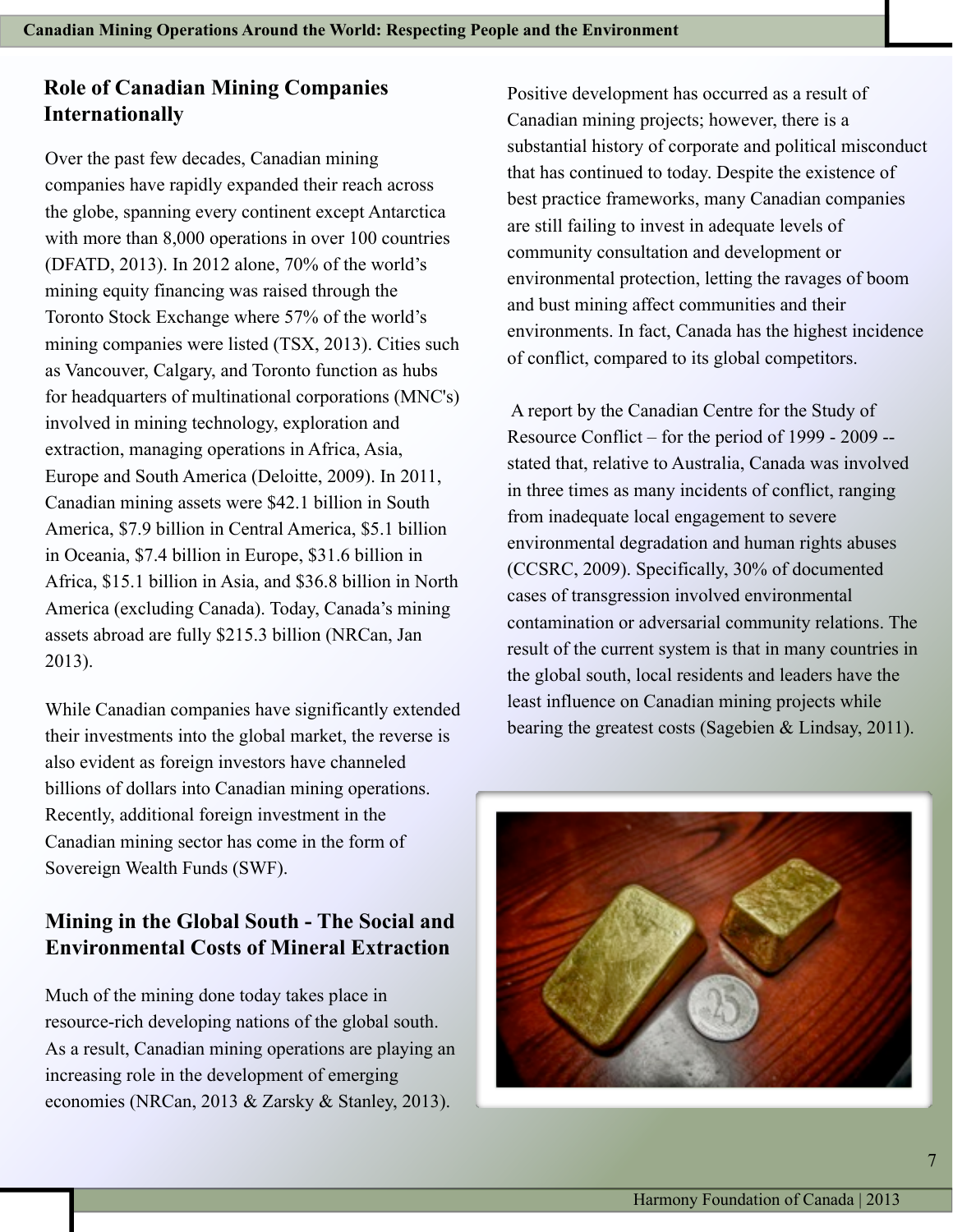#### **Canadian Mining Companies in Latin America**

A significant amount of Canadian international mining takes place in Latin America (Sagebien & Lindsay, 2011). As of 2005, Canadian companies owned over 1300 mineral properties in Latin America and spent over 400 million dollars on exploration alone (Sagebien, 2008). While billions of dollars in foreign direct investment have poured into the region for mineral extraction, it has been accompanied by a growing number of conflicts. Many Latin American countries where these operations occur suffer from a severe case of the "resource curse", a situation where despite a country's wealth of resources, economic benefits fail to reach affected communities, which are unable to influence governments and companies, or to hold them accountable for the effects of their activities (Sagebien & Lindsay, 2011). Despite rising investment by Canadian companies in Latin America over the past decade, communities in rural areas have not seen the promised 'trickle-down" benefits of economic growth (Sagebien & Lindsay, 2011). International mining companies and home governments are often quick to point fingers at the poor governance of host countries as the reason for these issues, but as Coumans (Chapter 7 in Sagebien & Lindsay, 2011) points out, there is little mention of the internal financial agreements, taxing mechanisms and other incentives, which lower costs for companies and reduce the amount of revenue going into communities. Even less is said about the vastly unequal political and economic influence that companies have over local communities and their governments around project approval, land acquisition and resource use, or about the lack of an adequate and legitimate forum for communities to address complaints against multinational corporations (MNCs) (Sagebien & Lindsay, 2011). Case study #1 exemplifies how failures such as these affect the lives of local people and entire communities, and the environment.

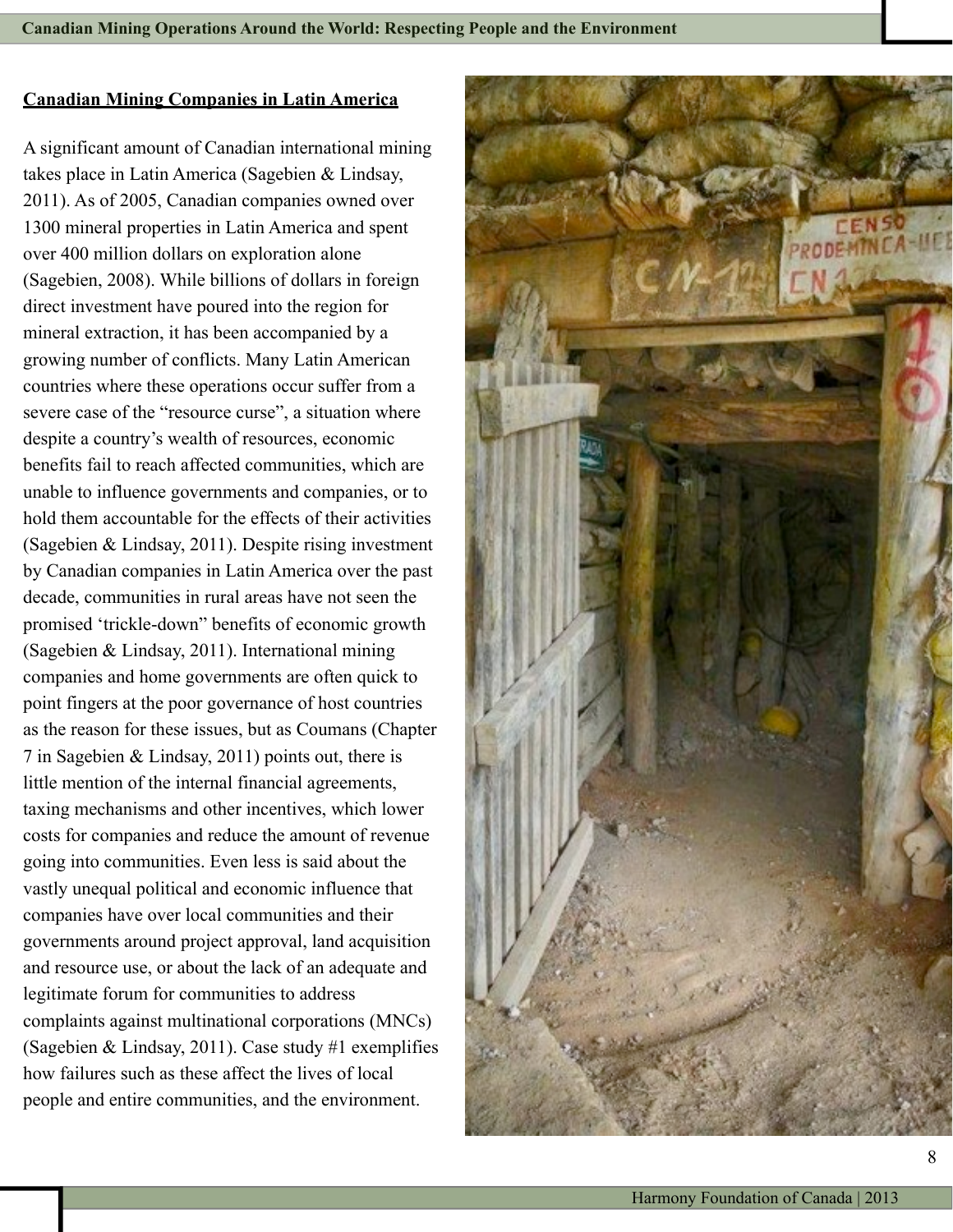#### **Case Study #1: Marlin Mine, Guatemala**

The Marlin mine, owned by Canadian mining company Goldcorp, is the largest gold mine in Central America and the source of numerous conflicts with local communities. Located in the western highlands of Guatemala, the massive project straddles the two Mayan communities of San Miguel Ixtahuacan and Sipacapa and is operated locally by Montana Exploradora, a subsidiary of Goldcorp (Zarsky & Stanley, 2013). Conflict around the mine began in 1999, when Montana Exploradora bought an exploration license for the area. While local consultation is a constitutional requirement in Guatemala, residents of areas say they were never consulted about the prospective mine development (Zarsky & Stanley, 2013). The Mayor of Sipakapa was quoted in an interview saying that the local government had not been aware of the company's plan to extract minerals until construction started in 2004 (Nicoll, 2012). In addition, there have been conflicting stories about land acquisition for the mine. While the company claims they paid reasonable amounts to willing landowners, locals have said that they were pressured, and in some cases threatened, in order to get them to sell their land (Nicoll, 2012).

Of primary concern for local populations has been fresh water quality and supply (Zarsky & Stanley, 2013 & Basu et al., 2010). The mine uses a cyanide leaching technique that has been banned in several countries, including the Czech Republic, Greece, Turkey, Germany, Hungary, Costa Rica, Argentina and Ecuador, due to its potential to contaminate ecosystems and food chains as well as to damage air and water quality (Justice and Environment, 2011). For nearly the past decade, residents close to the mine have been sending urgent letters for help to the Archbishop of Guatemala, accompanied by photos of skin rashes, hair loss, and stories of respiratory and other illnesses that they say were not present before the mining operations began (Basu et al., 2010).

This type of open pit mining, particularly when using the cyanide lixiviation technique, too often results in a host of environmental and social impacts. Because the mine requires large volumes of water, estimated as high as 250,000 litres per hour of operation, one primary impact is the depletion of the surrounding water table. A secondary impact is the increased competition with local communities for water they require for agriculture, drinking and other daily needs (Basu et al., 2010). A potential tertiary impact is the economic and cultural effect on rural and traditional communities if agriculture struggles or fails (Basu et al. 2010).

Acid mine drainage is another major concern, contamination which occurs when toxins from either exposed rock in the open pit of a mine, or from rocks stored in tailings ponds leak into nearby waterways and soils (Basu et. al., 2010). A secondary impact of this process is the bioaccumulation of toxins in surrounding wildlife and plants, harming both and the health of people who depend upon them. Tertiary impacts include negative effects on the health of human communities who consume these food sources (Basu et al, 2010).

Community discontent has only increased over the mine's life-span, and locals have formed citizen action groups to create a protest movement alongside NGOs (Fulmer, 2011). Various acts of protest have occurred in reaction to the mine. In one such incident, on January 11, 2005, police officers and soldiers sent to dismantle a pedestrian bridge and escort equipment to the mine were met by protesters. Yagenova and Garcia (2009) note that "in the ensuing melee, one protester was killed, sixteen others seriously injured, and the leaders of the protest were arrested on charges of terrorism."

In reaction to the concerns of locals, both the International Labour Organization and Inter-American Commission on Human Rights have called for suspension of these mining activities, but they have been ignored (Zarsky & Stanley, 2013). Affected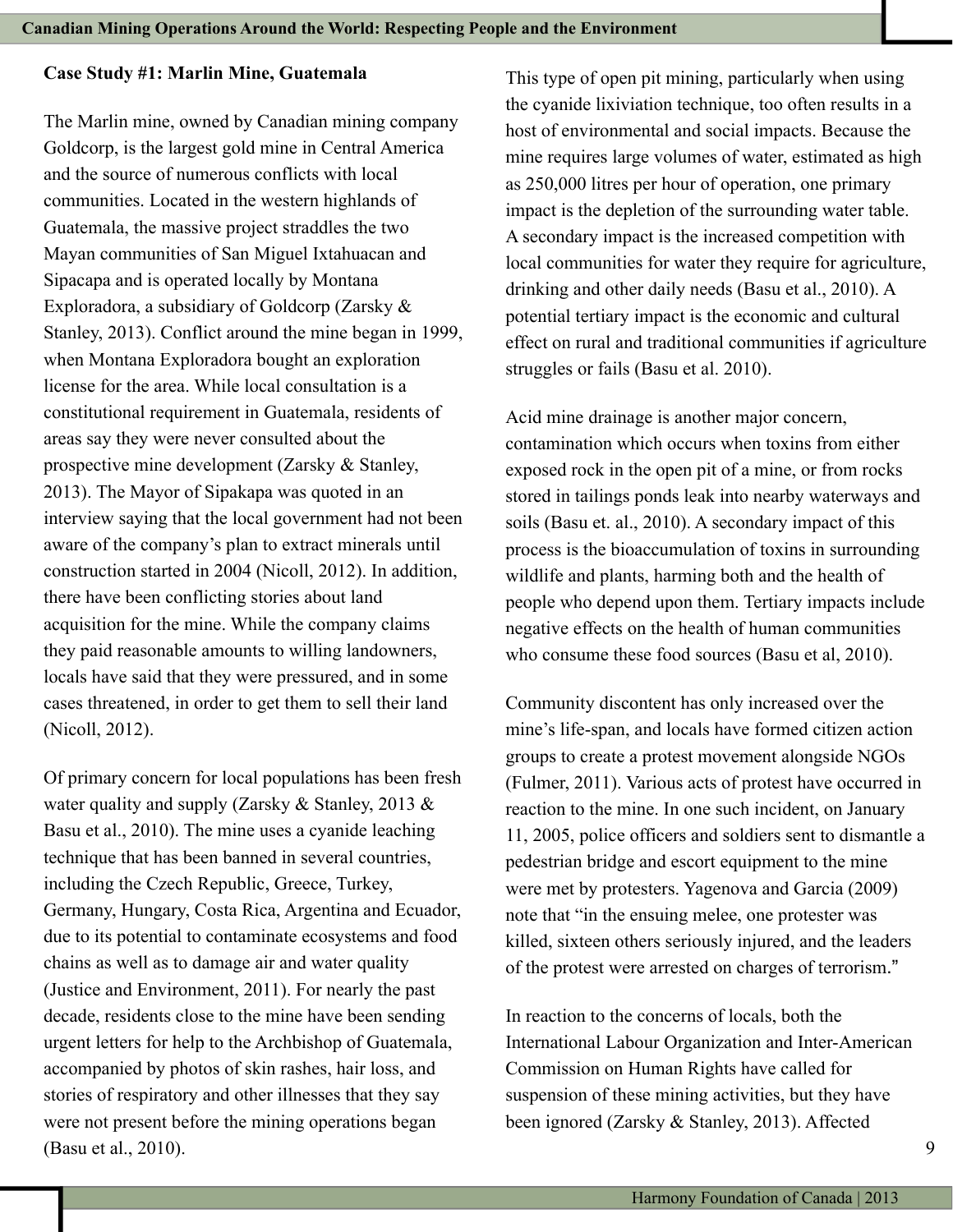communities have also brought complaints to the World Bank's Compliance Advisor Ombudsman as well as Canada's Department of Foreign Affairs and International Trade(DFAIT), which recommended that Goldcorp should "conduct focused and culturally appropriate consultations" and that they work with local representatives to "participate in a constructive dialogue" (Compliance Advisor Ombudsman Website & DFATD Website). However, the recommendations by both the Ombudsman and DFAIT are non-binding and so far have had minimal impact (Sagebien & Lindsay, 2011).

Social and environmental impacts of the types mentioned above have resulted in Latin American communities' increasingly opposing Canadian mining operations altogether (Sagebien & Lindsay, 2011). Coumans notes that:

 *"Fifteen years ago communities were more likely to be receptive, or at least resigned, to the prospect of hosting a large-scale mine, only starting to protest when unanticipated impacts became overwhelming. Now, potentially affected community members, even in remote locations, are increasingly opposing mining before it starts" (pg. 141).* 

In other cases, countries frustrated with the actions of MNCs are looking to nationalize their extractive sectors (Sagebien & Lindsay, 2011). Without serious changes to current mining practices, Canadian mining companies may find themselves increasingly unwelcome -- a situation that could have significant negative implications for Canada's mining industry and its national economy as a whole.

#### **Canadian Mining Companies in Africa**

In recent decades, Africa has seen enormous growth in investment by Canadian mining companies (NRCan, 2013). These investments occur in 34 countries in Africa with \$31.6 billion in mining assets as of 2011 (NRCan, 2013). Canadian companies have some 155 mining operations throughout Africa -- more than those in Central America, Asia, and Oceania combined. Some of the most prominent Canadian companies in the region include the African Metals Corporation, First Quantum Minerals, Anvil Mining Ltd. and Africo Resources. While investment in and revenue from Africa has continued to grow, so too has conflict within the mining industry. Canadian mining companies have increasingly become the subject of allegations of corporate misconduct.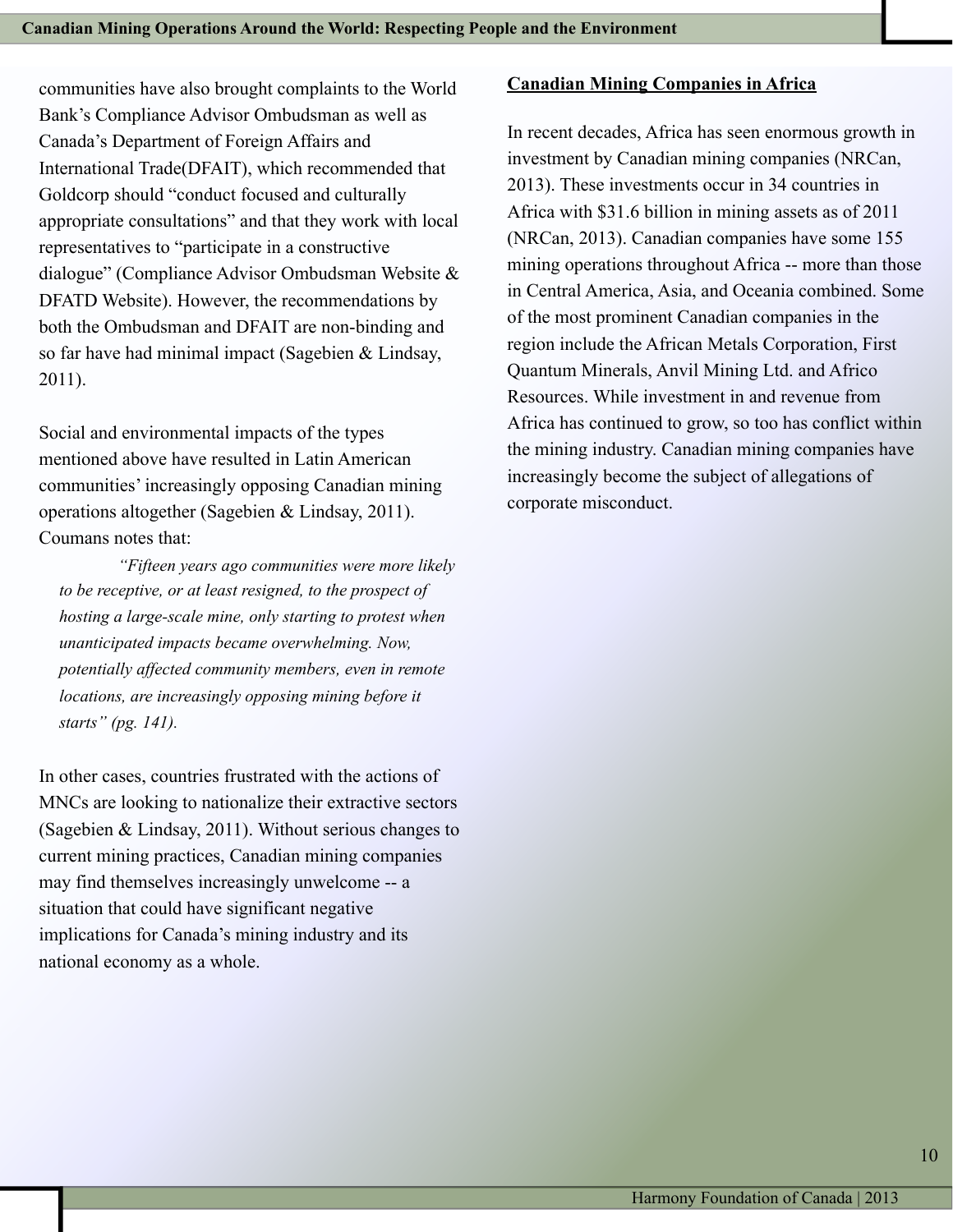# **Case Study # 2: Canadian Operations in the Democratic of Republic of the Congo**

Ruling the poorest country in the world, the DRC government describes poverty alleviation as its primary focus. Unfortunately, when an eagerness to create an attractive environment for foreign investment is combined with a limited capacity for governmental oversight, it is easy for corporate and political misconduct to slip through the cracks. For instance, the Africa Biodiversity Collaborative Group -- a collection of U.S.-based NGOs that explore conservation issues in Africa -- has discovered that several Canadian mining permits overlap established conservation areas. Some of these protected areas include Maiko National Park, Sankuru Nature Reserve, Upemba Park and Okapi Reserve (ABCG, 2013). In clear violation of DRC laws, these operations also would be unacceptable in Canada. Concerned groups report that corruption and corporate power have enabled industry to circumvent the domestic legislation on environmental protection.

Along with issues of environmental degradation, citizens of the DRC have not been able to find a forum for justice in instances of human rights violations. In November of 2010, the Canadian Centre Against Impunity (CAAI) sought action in both the DRC and Canada against Anvil Mining Ltd. for the company's involvement in civil violence in the DRC. It was reported that "in October 2004, the Congolese Armed Forces (FARDC) committed widespread atrocities in crushing a small-scale uprising in Kilwa, a port town critical to Anvil's operations. After shelling the town, Congolese soldiers reportedly carried out extra-judicial executions, torture, rape, illegal detentions and looting" (CCIJ, 2013). United Nations reports confirmed that at least 70 people were killed. Not long after the incident, the company admitted to providing vehicles and airplane support to the forces during the conflict.

The UN also released a report in 2010 that named Anvil as an example of how justice is not met in the DRC (UN Security Council, 2010). In the DRC, the case against Anvil was dismissed. However in 2011, Québec Judge Benoît Emery accepted the case to be heard in the province. At the dawn of 2012, Anvil brought the case to the Court of Appeals, which then overturned the decision by the Superior Court of Québec (CCIJ, 2013). The case was then brought to the Supreme Court of Canada, but in the fall of 2012 the allegations were rejected on a technical issue, and Anvil's alleged wrongdoing was never brought to justice (Global Witness, 2012). Understandably, the verdict has left the families of the Kilwa massacre's victims, and the CAAI (which represented the relatives of the victims of the 2004 massacre) distressed and discouraged with the legal system.

Because of transgressions around financial reporting, the DRC has been suspended as a candidate country with the Extractive Industries Transparency Initiative (EITI), a global initiative that seeks to ensure transparency in financial disclosure. Reports have shown that one of the DRC's tax agencies was unable to account for \$88 million in royalties and taxes that had accrued (EITI, 2013). In response, the DRC's EITI division pointed out in a report that there are discrepancies with the financial figures reported by the mineral companies, and the amount received by the Government. Although Canadian mining companies are not responsible for the way their tax contributions are spent in foreign countries, it should be of concern to the companies, their investors and the Canadian Government that such a large portion of those contributions is going missing. Moreover, the average Canadian citizen has a stake in Canada's mining operations in this nation. In 2011, the earnings accrued by the Canada Pension Plan amounted to \$62.5 million (Imperial Canada, 2011). These investments were not limited to Canadian companies but also included mining giants owned by other developed countries, all  $_{11}$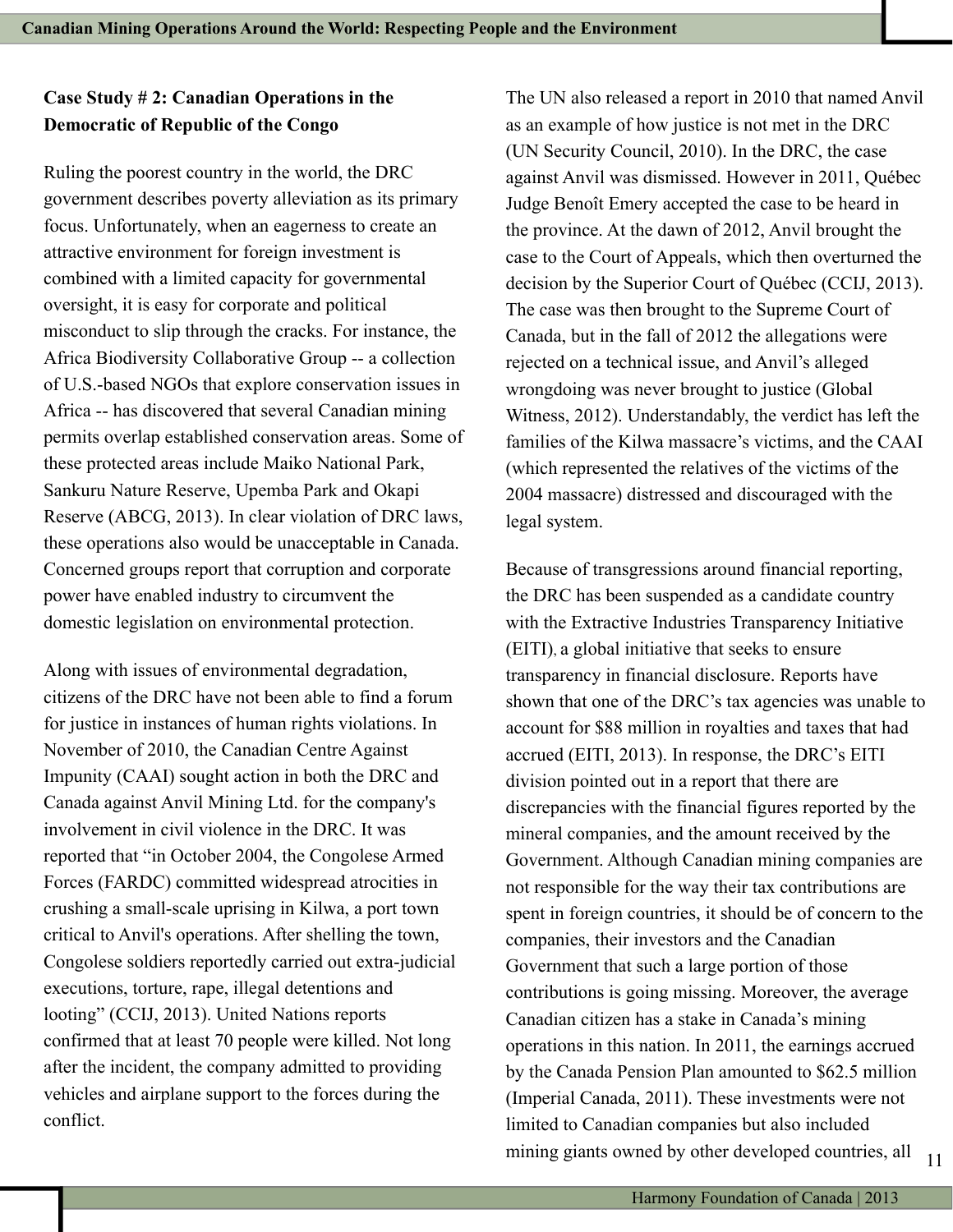with different foreign policies on mining. With or without official guilty verdicts, this story again casts Canada and Canadian mining in an unfavorable light. The Canadian government and all citizens bear responsibility too.

In the DRC, and Africa as a whole, poverty alleviation is at the forefront of the UN's agenda. In the year 2000, the establishment of the Millennium Development Goals was seen as a visionary action and the keystone to meeting objectives of economic development in a sustainable manner. These principles, amplified in the International Study Group Report on Africa's Mineral Regimes, seek a vehicle through which the purpose of the Millennium Development Goals can be actualized - that is, to "eradicate poverty and underpin sustainable growth and development", which requires "a strategy … rooted in the utilization of Africa's significant resource assets" (ISGRAMR, 2012). The Study Group calls for a structural transformation of the mineral extraction industry in Africa. As a strategic plan, the group sees this change involving the incorporation of profit-sharing with the exportation of raw materials. In order for this to happen, Canadian companies need to be adopting best practices of transparency, environmental protection and social development through their own policies and actions.

The next section addresses some of the regulatory gaps which have led to a system where contentious incidents and serious issues can occur around mining activities.

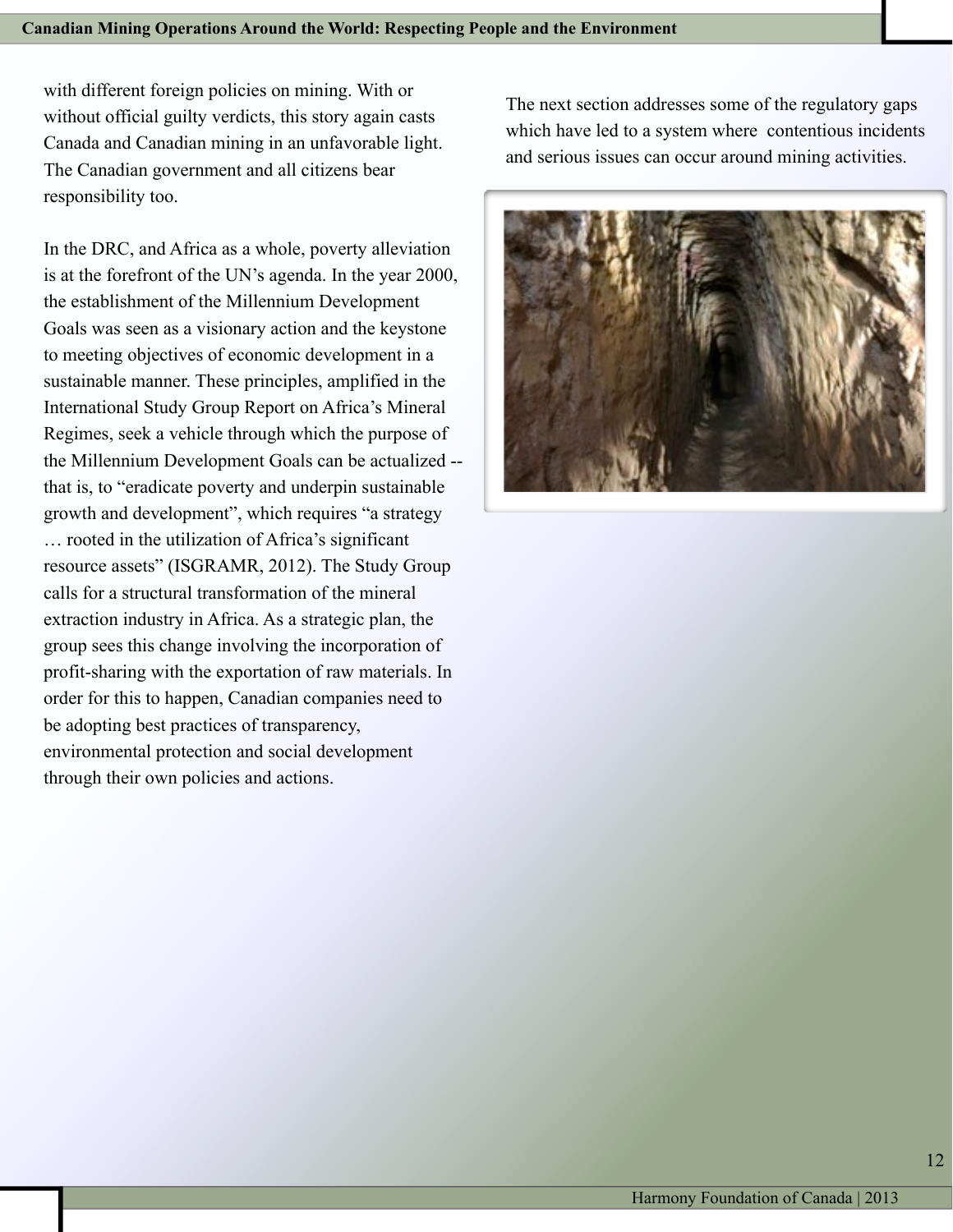#### **Addressing Regulatory Gaps to Improve CSR in Canada's Mining Industry**

Instances of company misconduct and negligence such as those described above are far too commonplace. Too many Canadian companies have taken advantage of regulatory and enforcement gaps, failing to provide safe and healthy conditions for their workers as well as neglecting the welfare of communities and environments within which they operate and for which they have responsibility.

We see these failures as the result of four key weaknesses:

#### **Weakness #1: The lack of mandatory international CSR standards.**

While compromised by provincial variability, we do have legislation within Canada which articulates the responsibilities of mining companies operating domestically. However, the closest that Canada comes to mandatory international CSR standards for mining consists of regulations on occupational health and safety, and laws against corruption (CCOHS, 2013 & JLW, 2013). Without mandatory international standards for CSR practices in the mining industry companies are free to take advantage of the weak regulatory and enforcement systems present in many developing nations. While existing voluntary standards can provide some measure of alignment between social responsibility initiatives and global standards, they lack enforceable consequences when CSR promises are not honoured. Additionally, the uneven rates of participation in said practices create gaps in CSR implementation that allow social and environmental harm to occur unchecked, and provoke suspicion, protests, strikes and other forms of social conflict. Moreover, the absence of a level playing field favours laggards and puts more responsible companies at an economic disadvantage.

# **Weakness #2: CSR policies are typically developed internally, without stakeholder involvement.**

Currently, most policies regarding CSR are developed internally in a way that prioritizes business interests, emphasizing marketing, public relations and profit. Many companies only adopt these policies in the face of external pressure or to placate investors and shareholders. They do not adequately engage local communities and groups impacted by the company's operations. Policies developed without meaningful stakeholder engagement tend to be unbalanced and likely will fail to address societal and environmental needs effectively.

# **Weakness #3: The lack of monitoring and reporting on the implementation and effectiveness of company CSR policies.**

For those companies that do develop a CSR policy, there is no requirement for independent audits of CSR programs and their effectiveness, or public reporting on labour and environmental practices, social development investment, or financial transactions abroad. One recognizable area where Canada demands consistency at home and abroad is in our adherence to conventions against bribery and corruption with the Corruption of Foreign Public Officials Act (JLW, 2013). Such consistency needs to be applied to labour, human rights, and environmental practices as well.

## **Weakness #4: The lack of mechanisms to hold companies legally accountable for misconduct.**

Currently there are no structures in place to hold mining companies legally accountable for harmful practices abroad. The closest mechanism is the Office of the Extractive Sector Counselor. It was created by the Canadian Government in 2009, to provide a forum where resource conflicts can be resolved among stakeholders.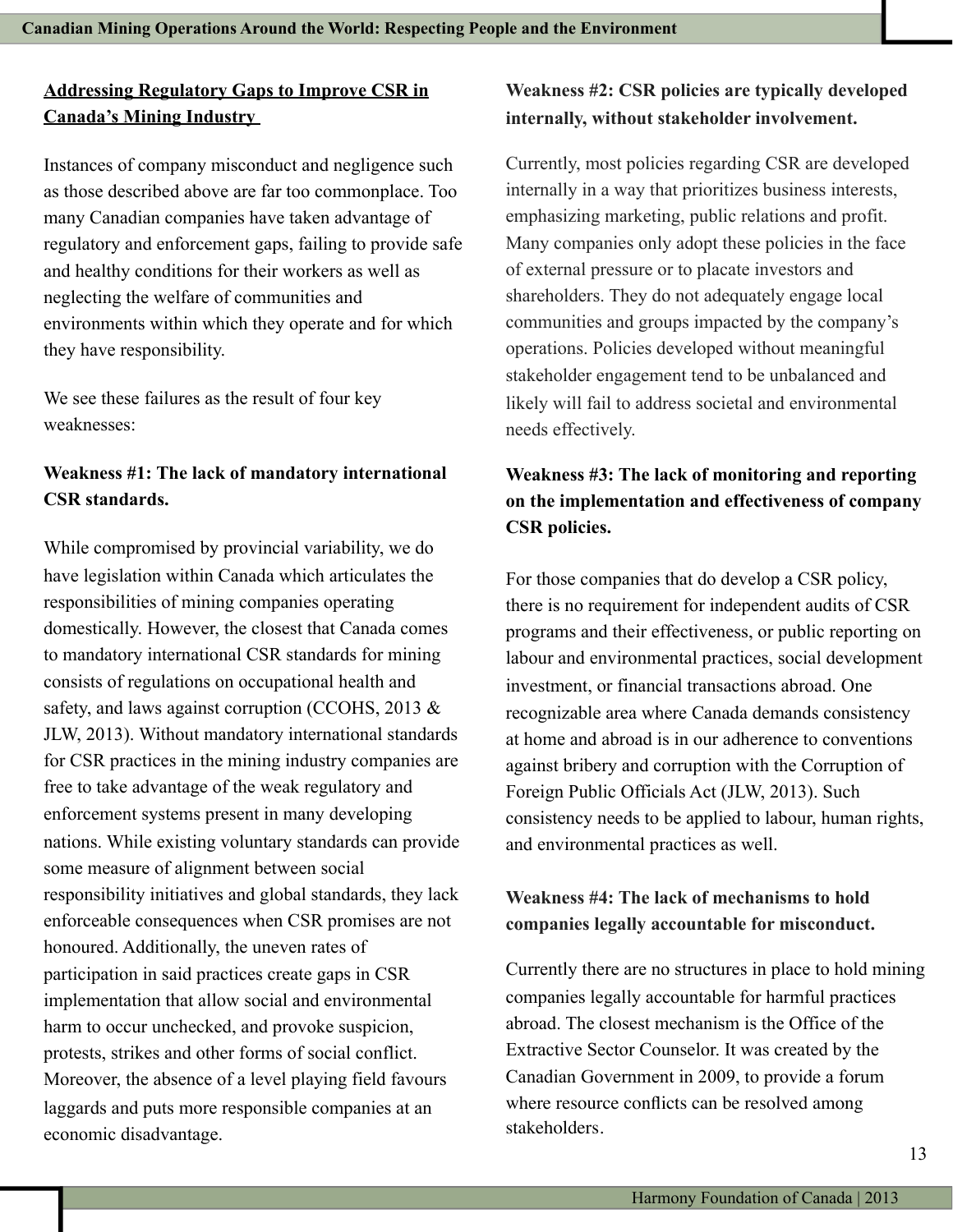The mandate of this intermediary is to engage corporate representatives and project-affected community members in dispute resolution that takes the form of interest-based mutual gains (Office, 2012). However, it is not within the legal power of the office to ensure that workable solutions are achieved between the stakeholders. This weakness was highlighted with the first case presented to the Office since its debut, a case brought by the United Steelworkers Union (USW, 2012). It came to light that the Canadian mining company Excellon had refused to negotiate with Los Mineros - the National Miners and Metalworkers Union of Mexico. This refusal to negotiate is in clear violation of the right to collective bargaining. The resolution process went ahead but USW noted that, "when Excellon decided that it was no longer interested in participating in the CSR Counsellor's mediation efforts, it simply walked away and there was nothing the Counsellor could do about it. Worker and community complaints were not resolved" (USW, 2012).

#### **The Role of CIDA**

A recent and large source of controversy concerning the mining industry and its CSR practices has been the role of the Canadian International Development Agency (CIDA) in development projects abroad. CIDA's founding purpose was to administer foreign aid in developing countries to meet Canada's goals and commitments for a more secure, equitable, and healthier world. For 45 years, CIDA administered aid to various countries around the world, largely through NGOs (CIDA, 2007). As of March 2013, however, the Canadian Government announced that CIDA would merge with the Department of Foreign Affairs and International Trade (DFAIT) to create the Department of Foreign Affairs Trade and Development (DFATD).

While this merger could represent an opportunity for more efficient and effective delivery of foreign aid, it is of great concern to many that DFATD's development mission is disproportionately focused on Canadian business and commercial interests at the expense of

Canada's social and environmental responsibilities. Various academics and public service organizations including MiningWatch Canada, and the North-South Institute (NSI), have criticized the department as subsidizing the CSR responsibilities of mining companies (NSI, 2013).

In Canada's Economic Action Plan for 2013 the stated purpose for the merger is that "the new Department of Foreign Affairs, Trade and Development will facilitate a more coherent approach to Canadian international policy, support the achievement of Canada's international goals, as well as provide improved outcomes for Canadians through more efficient, effective and targeted programming" (DFATD, 2013). However, it was brought to light by the North-South Institute that since the merger, no clarification has been made in the policy of DFATD's development mandate (Beyond Aid, 2013). The group also points out that there is no single overarching policy framework or document directing development to issues or jurisdictions where they are most needed. If aid is being targeted at issues of poverty alleviation and environmental protection, then why aren't the world's eight poorest countries - all in Africa - listed as part of the "countries of focus"? (Global Finance, 2013 & DFATD, 2013). If the purpose is to meet Canada's international aid commitments then why transfer the funds to private businesses, which should be spending their own funds -- not tax dollars -- to meet their CSR responsibilities? Until the department clarifies its development vision and puts to rest criticism about the lack of a strategic plan developed in full consultation with all stakeholders, it will continue to be the subject of criticism and suspicion for *ad hoc* decisions that seem more concerned about aiding business and less focused on serving people in need.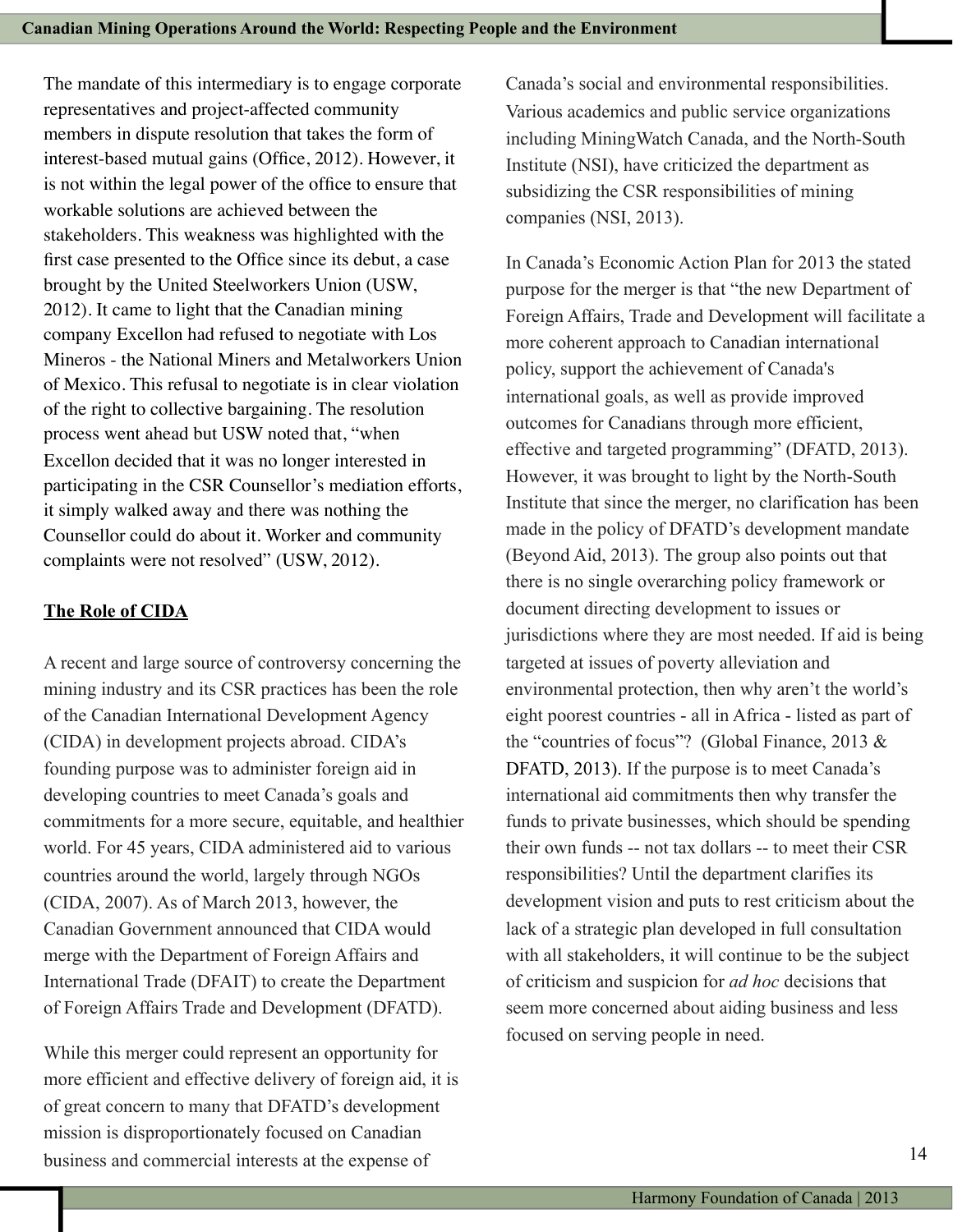#### **The Business Case for CSR**

Over the past decade, the business case for companies to pursue CSR has become clearer. Without adequately engaging the parties who are affected by their activities, companies prompt negative reactions from a host of stakeholders, encounter costly delays and compromise their own ability to create wealth (IISD, 2007). In a speech that John Baird, President of Petroleum Developers Association Canada (PDAC), gave to the Economic Club of Canada in 2009, he said that while CSR was no guarantee that problems would not arise, it did "reduce the impact of problems should they occur." He acknowledged that "lack of adequate social performance can lead to unexpected and potentially avoidable costs, delays, negative relationships and impacts on local communities" (PDAC, 2009). Moreover, he noted, failing to behave with integrity regardless of location opens companies to suspicion, opposition and further negative consequences imposed by customers, investors and regulators.

Beyond simply reducing or avoiding social backlash, strong CSR policies create numerous benefits for a company. These include better management of risk and reputation, more successful employee recruitment and retention, and an increased ability to adapt to social and environmental changes as they occur (IISD, 2007). Other benefits include better relationships with supply chain actors, regulators and local communities (IISD, 2007). Strong CSR policies help firms to anticipate and prevent issues that could hinder their own performance, while at the same time creating an environment which fosters cooperation and success. The International Institute for Sustainable Development (IISD) notes that growing investor recognition of these benefits of CSR has led to increased disclosure of company CSR practices to "mutual funds, private equity funds, venture capital funds, commercial banks and other financial market investors" (IISD, 2007). The result is that the caliber of a company's CSR policies also

influences the firm's access to capital as well as customer and investor loyalty.

Because of these benefits, the international mining industry itself has begun to develop increasingly comprehensive frameworks for CSR that could inform legislated best practices for companies operating abroad. For example, the Prospectors and Developers Association of Canada (PDAC) has devised the E3 Plus program as a comprehensive voluntary framework for "responsible exploration" (PDAC Website). There are three main parts to this framework: Environmental Stewardship, Health and Safety, and Social Responsibility. E3 Plus includes eight principles for responsible exploration, guidance notes on implementing the principles, and three internet-based toolkits in the areas of social responsibility, environmental stewardship, and health and safety (PDAC Website). These types of industry-produced frameworks contain valuable and pragmatic insights around the practical application of good CSR practices on the ground. The question remains: how can they be made consistent, international and enforceable so as to level the playing field?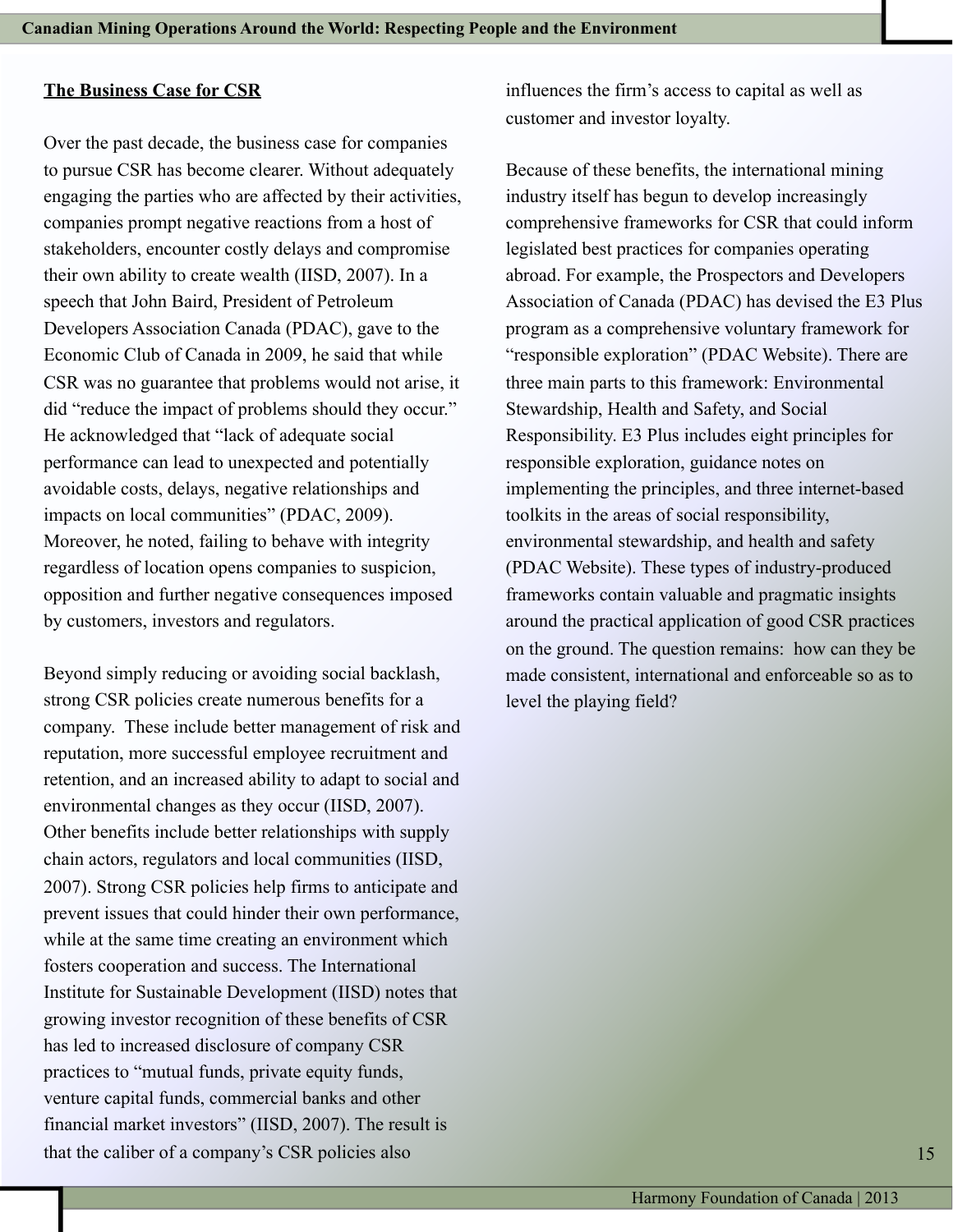# **Calling for Protocols to Regulate Canadian International Mining Operations**

Despite the efforts of individual companies and leaders in the mining industry to create and implement best practices, there remain too many companies who are still not meeting what could be considered minimum standards of socially and environmentally ethical conduct internationally. Nicole Marie Lindsay (2012), a Ph.D. candidate in business ethics, provided an aptly articulated insight on the state of CSR regulation with Canadian mining operations:

> "Although rigid government command-and-control approaches to regulating business are clearly outdated, laissez-faire market solutions that have allowed corporations to define what constitutes 'responsibility' and encouraged them to monitor themselves have obvious limitations in an economic context defined by the imperative to maximize profit and investor return in a competitive global marketplace."

Moreover, when voluntary codes of conduct, such as the UN Global Compact and ILO Performance Standards, are not legally enforceable and promises are withdrawn with impunity, communities have no guarantee of protection from corruption, manipulation, human rights abuses, environmental degradation and associated livelihood and health impacts. While a company's public commitments to CSR can provide some leverage for NGOs and civil society to hold them accountable, it produces a system of 'reactive' CSR instead of 'proactive' CSR. It also reinforces a culture of doing the minimum required, and only when compelled.

A stronger system would be one where core responsibilities were committed to from the beginning and companies were encouraged to strive to integrate further the health and sustainability of the surrounding physical and social environments into their business plans. Therefore, we are calling on Canadian mining companies, indeed all Canadian companies, to sign onto protocols where they commit to uphold, as a minimum,

the highest Canadian standards of worker health and safety, community consultation, social development, labour rights, environmental protection and financial transparency.

### **The Importance of Third Party Auditing of Mining Practices**

With the current reliance on voluntary CSR practices and self-reporting, neither the Canadian Government nor the public receive independent assessments of the effectiveness and reliability of company CSR initiatives or compliance. The use of independent third party monitoring seeks to eliminate these problems through the following:

(A) Arms-length monitoring where the assessor has full liberty to be frank about the effectiveness and reliability of a company's CSR practices. (Conflicts of interest, perceived or real, between the assessor and the company being assessed must be avoided.)

(B) Comparing stated goals against measurable targets, including the extent of implementation, follow-through and observed effects.

(C) Showing companies their CSR strengths and weaknesses, and how to make meaningful improvements on social and environmental spending.

Currently, Industry Canada endorses assessment mechanisms that are too lenient and predisposed towards business. Firms are advised that they "should tailor their approach to verification to suit their corporate culture, and the context for and objectives and content of their CSR strategy and commitments" (Industry Canada, 2013). One can easily interpret such language as a green light not only to put economic interests first but to subordinate social and environmental responsibilities to the imperative of profit.

However, as described above, auditing processes that 16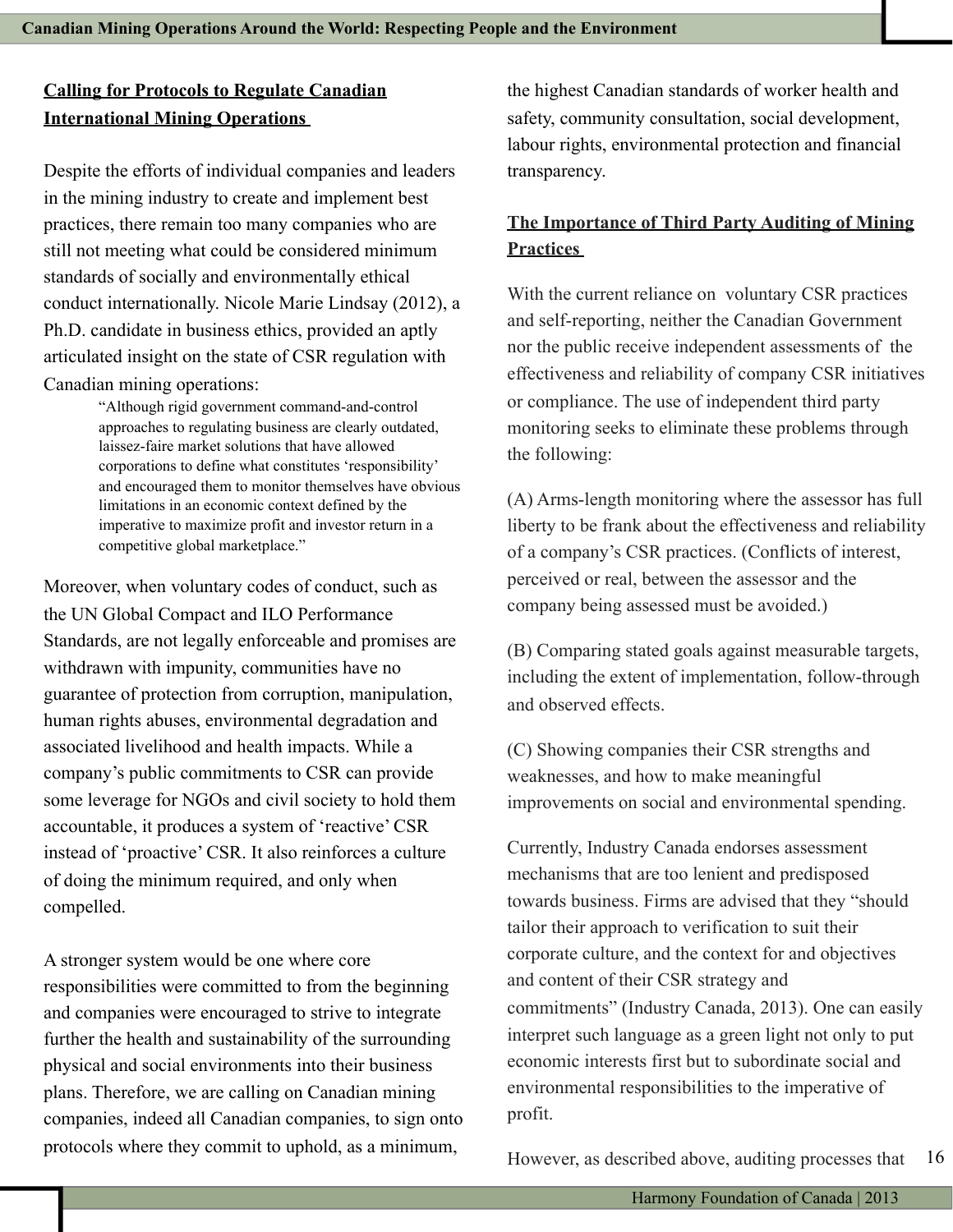are external and impartial best ensure that promised investments in community development, and environment, health and safety are indeed carried out, and are verified as effective.

While internal incentives for good CSR practices are discussed above, we believe that it is important for companies to be engaged, challenged, and aided by third party monitors to pursue best practices. This role is currently being filled by NGOs that use high quality research, rational persuasion, and moral argument to urge companies to perform in an ethical manner (Winston, 2002). In effect, public advocacy groups continue to bring important information about the mining industry to public attention. For example, Mining Watch Canada exposed a suppressed report on CSR by the Canadian Centre for the Study of Resource Conflict. The report informs the public about systematic malpractice in the extractive industries (Mining Watch Canada, 2010). Even with such efforts by NGOs like Mining Watch Canada, the public is often forced to rely on incomplete, censored or selfserving information presented by the mining industry.

This situation leads to unnecessary misunderstanding and conflict. As well, Noth and Young (2013) emphasize the important role that NGOs play in providing support to communities that have been harmed and are seeking justice. The authors note that many legal cases of mine-affected community members "would not have reached the courts without the support from a broad range of Canadian civic organizations and their partners abroad" (Noth & Young 2013). This perspective is not anti-business, but rather, it advocates for good governance, public health, worker safety and environmental stewardship, all of which should be priorities for responsible businesses too. As well, increasing partnerships between companies and NGO's on improving community relations will benefit business and society alike.

# **Looking forward: The Value of Legislation on CSR in the Mining Industry**

 A privileged, prosperous and well respected country like Canada can and should adopt a leadership role in pursuit of meaningful CSR. It is not only the morally appropriate course of action; it will be the most beneficial for our foreign relations and trade ambitions as well. Canada's good reputation has been tarnished and future international opportunities compromised by questionable corporate conduct. A significant step toward improvement would be for Canadian companies to sign onto a protocol which commits them to abide at least by the highest Canadian standards of practice wherever they operate in the world. Why should we enrich ourselves by damaging the livelihoods, communities, and environments that other people and their children depend upon?

Due to the inherent limitations of voluntary programs, in order to become a true leader in responsible resource development, Canada should develop legislation which creates legally binding standards of practice for the operations of Canadian mining companies internationally. In the process of creating new legislation, some reconciliation will need to take place around the varying standards among the provinces, including such stipulations as those in BC which make nearly all mining laws subject to the discretion of the Chief Inspector of Mines.

The past decade has produced numerous domestic calls for Canada to improve the CSR policies and practices of the extractive industry through legislation. For example, recommendations by the Canadian Network on Corporate Accountability (CNCA) included "The adoption of legally-binding provisions that make the receipt of government support by extractive companies contingent on continued compliance with robust corporate accountability standards" (CNCA). In 2007, the final report on Corporate Social Responsibility and  $_{17}$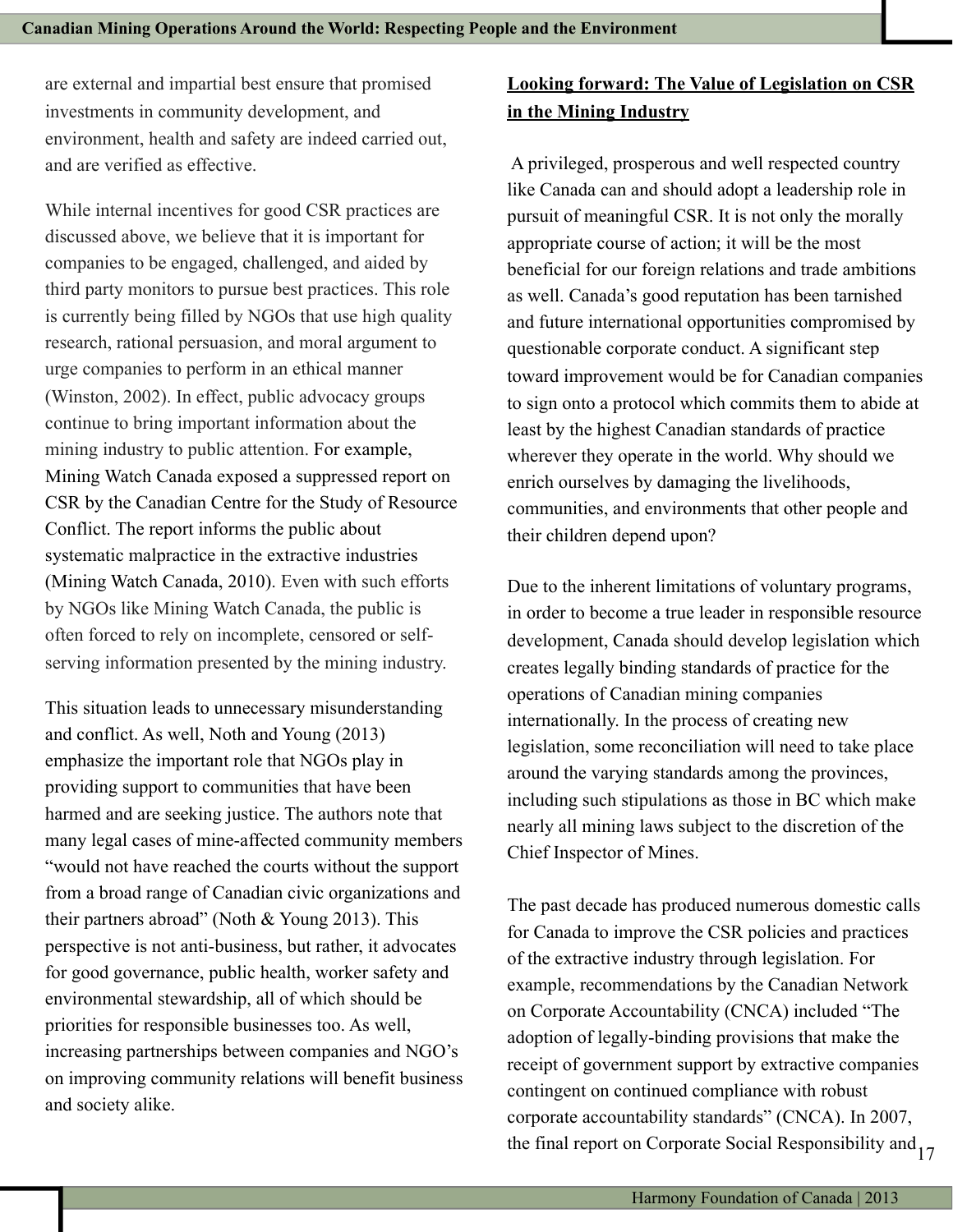Roundtable on Environment and Economy also recommended that the Canadian Government work towards creating mandatory Canadian standards based on existing international standards, and suggested that the Government increase revenue transparency, advance the rights of indigenous peoples, assist in judicial system improvements and assist host state governments in policy and regulatory development (National Round Tables, 2007).

Furthermore, within the past 10 years, at least three significant attempts have been made in Parliament to strengthen Canada's ability to protect human rights in foreign countries. Two of the three initiatives were private members bills. They were C-300: Corporate Accountability of Mining, Oil and Gas Corporations in Developing Countries Act, and C-323: An Act to Amend the Federal Courts Act (International Protection and Promotion of Human Rights). The third attempt came from the results of a report by the Subcommittee of Foreign Affairs and International Trade (SCFAIT). Bill C-300 built upon the SCFAIT report to include measures of regulatory and financial intervention. However, in October of 2010 the bill was defeated in Parliament (Simons & Macklin 2010). Bill C-323 "calls for extending the authority of the Federal Court system to protect foreign citizens against a broad range of human rights violations committed by Canadian and non-Canadian corporations, and persons operating outside Canada" (Fraser Institute, 2012).

Among these three efforts, a few common links can be found. For one, the intention is to place legal obligations for human rights directly onto Canadian companies. Second, as a means of applying sanctions, all three resolutions propose the withdrawal of financial support in the form of loans or market investments if the terms are breached. However, for companies worth billions of dollars, simply withdrawing support by the CPP, EDC or other government funders may not be sufficient to motivate correction of violations (Simons

& Macklin 2010). As for Bill C-323, it is currently in its first reading in Parliament. If this motion shares the same fate as Bill C-300 and is defeated, we hope that, at the very least, the Bill's content and purpose will influence the drafting of the upcoming transparency legislation that has been announced by the Canadian Government.

Opponents of legally binding legislation are concerned that it would result in inflexible, inefficient bureaucratic processes, which would come at a high administrative cost for governments and companies alike. In addition, some have argued that creating minimum acceptable standards will keep practices at the lowest level, with company CSR policies meeting legal requirements and nothing more (PDAC, 2009). But these 'race to the bottom' arguments are not reflective of current business trends or rising public expectations. On one hand, there is considerable research showing the benefit that companies and society receive from good CSR practices, and on the other, there is a range of corporate characteristics that affect investor and consumer decisions, and this trend in decision-making is broadening to include social and environmental criteria (IISD, 2007).

At the same time as firms benefit from strengthening their CSR policies, there are more and more incentives for companies acting responsibly. Increasing global recognition for the most sustainable and responsible companies, such as the annual "100 Most Sustainable Companies in the World" list at the World Economic Forum, can be seen as the beginning of a 'race to the top', where companies strive to exceed existing CSR norms for both economic and ethical reasons (IISD, 2007). At their best, companies recognize that healthy, peaceful, well-educated and sustainable societies are the best places to do business and to live and work.

Alongside industry-developed CSR frameworks such as PDAC's E3 Plus discussed above, we can look to  $18$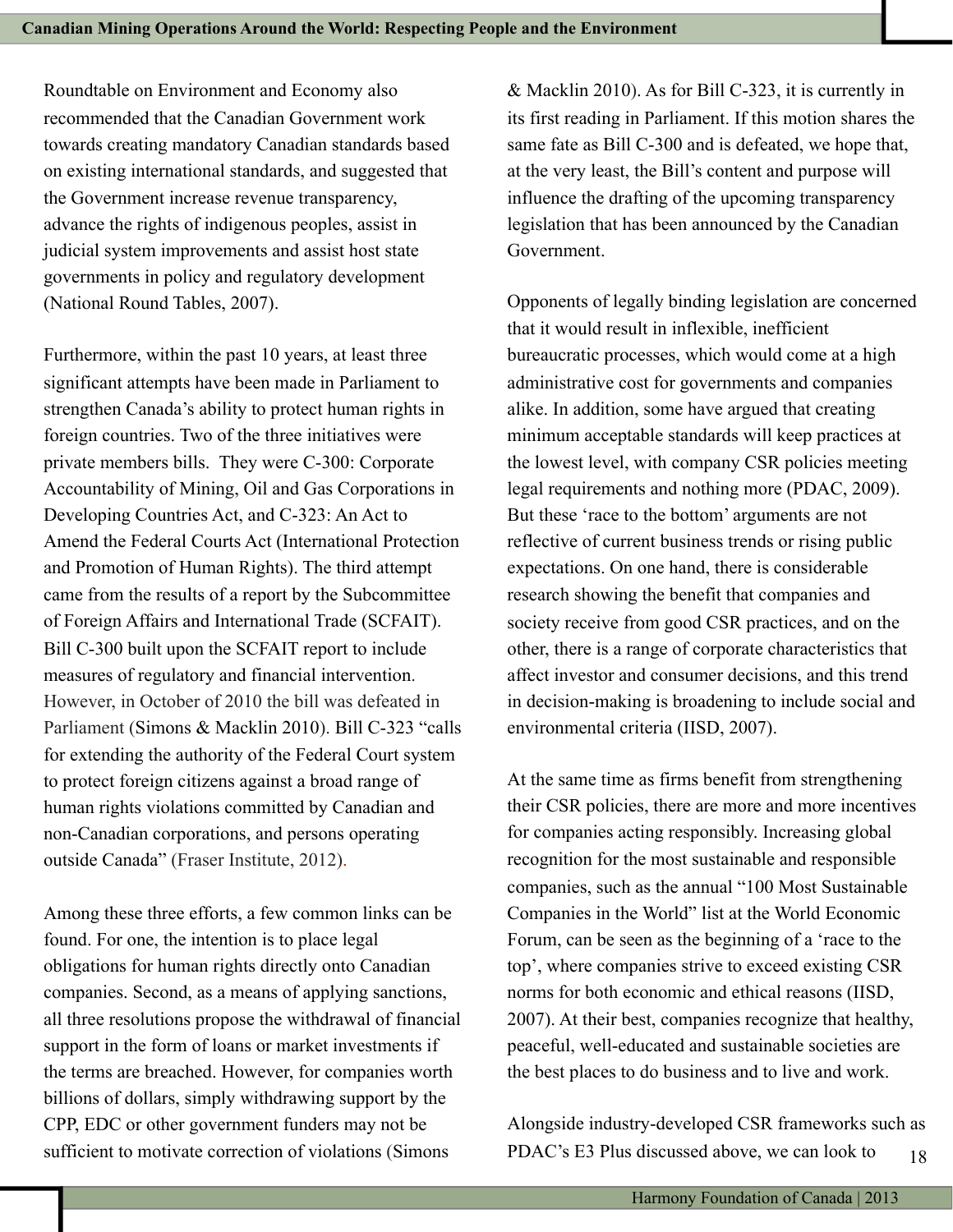current legislation governing Canada's domestic mining activities. The Government of Canada has a set of enforceable environmental and social regulations for mining companies operating domestically. For example, the Fisheries Act and the Metal, Mines, and Effluent Regulations specify certain controls over waste matter and tailings that result from mining operations. Canada also has legislation regarding the duty to consult local communities and a specific constitutional obligation to consult and accommodate local Aboriginal communities. While critics argue that domestic legislation related to mining in Canada can be improved, we suggest that similar commitments for international mining operations would mark a significant improvement to current practices. In any case, ongoing improvements must be sought in order for Canadian mining companies to remain competitive and respectable.

Historically, corporate head offices of mining companies have successfully claimed they could not be held legally responsible for the misconduct of their subsidiaries. The result of this was that communities affected by Canadian mining operations outside of Canada have been limited to seeking redress in their home countries, often undemocratic and plagued by corruption. However, in a recent precedent-setting decision (2013), Ontario Superior Court Justice Carole Brown has ruled that a Guatemalan community's claims of murder and gang rape by a subsidiary of the company Hudbay Minerals, which is headquartered in Toronto, could not be dismissed and that the case could proceed to trial in Canada (Collenette, 2013). This decision should stand as a strong warning for Canadian mining companies to be more vigilant in the oversight of their international operations, subsidiaries and partners and to assume responsibility for law-abiding and ethical behaviour. While this case has not been resolved yet, the Superior Court's decision is a harbinger of what lies ahead. In order to improve the

benefits of CSR for both business and society, it is time for a standardized and verifiable approach.

This need not be an adversarial process. The Canadian Government can use its good offices to bring together business, the provinces, NGOs and civil society to develop a protocol that includes standards for indigenous rights, worker health and safety, local consultation, environmental protection and reclamation, and financial transparency

## **A Step in the Right Direction: Upcoming Legislation on Transparency in the Canadian Extractive Sector**

At the 39th G8 Summit in Northern Ireland in date, the EU released a commitment to create legislation requiring mining, petroleum, and logging companies to disclose payments to foreign governments if they exceed 100,000 euros. Pressure from the G8 Chair, UK Prime Minister David Cameron, as well other G8 countries, persuaded Canada to give assurances that new legislation on financial reporting would be adopted. The effect of such legislation will be that citizens of resource-rich countries will have access to information about revenue flows in the extractives sector in order to limit bribery, corruption, and money laundering. Currently, both the US and the UK have legislation requiring mining companies to submit mandatory financial reporting.

While it is encouraging that Prime Minister Harper has engaged with the EU in discussing how to strengthen our financial transparency, such legislation confronts only a fraction of the issues facing Canadian extractive industries abroad. As seen by the profound environmental damage in Guatemala, and the misconduct in the Democratic Republic of the Congo in the case studies shared above, financial reporting is far from the only concern. Many of the conflicts occurring  $_{19}$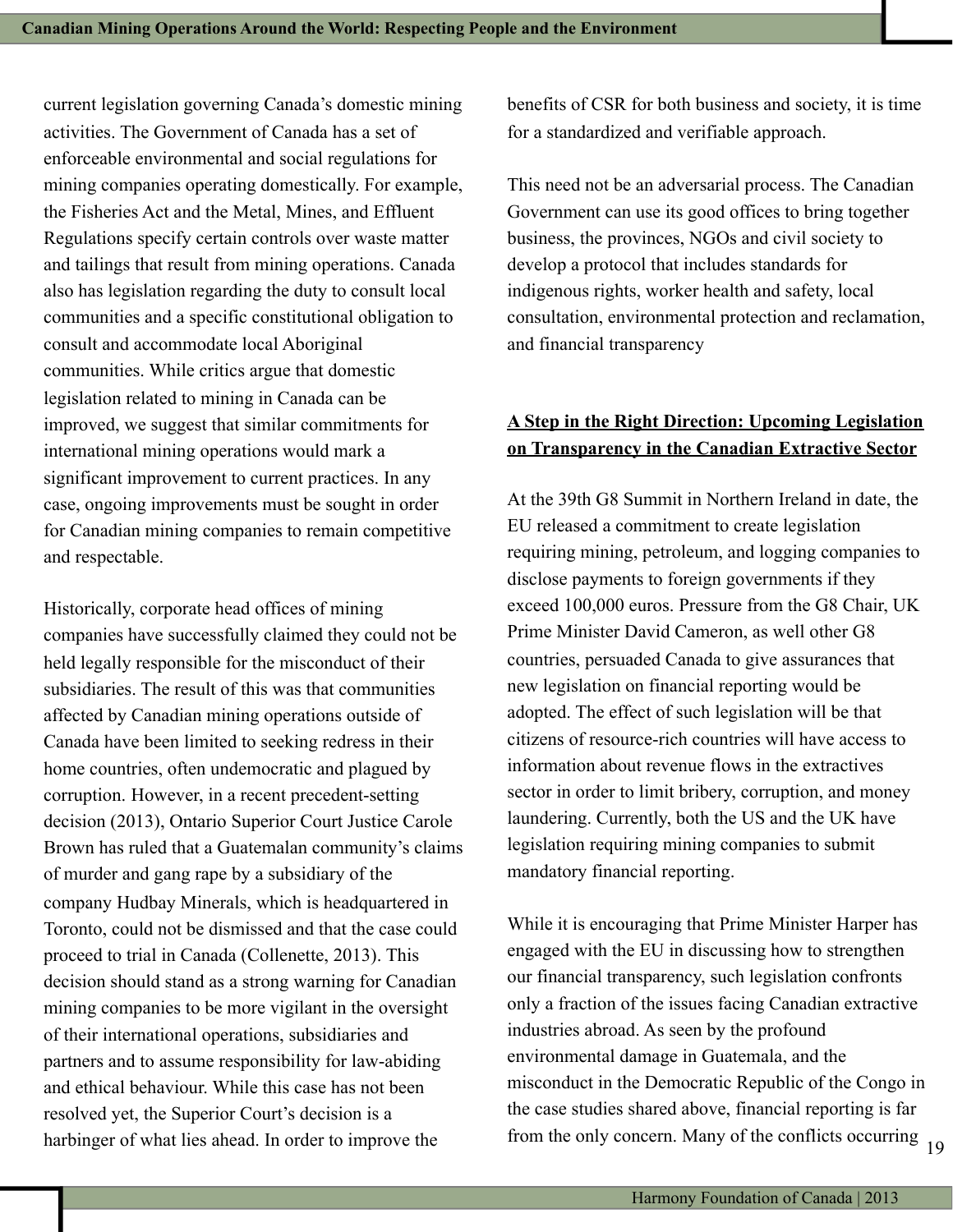around Canadian international mining operations have been the result of serious environmental damage, inadequate consultation with affected parties, unfair benefits distribution, and failure to observe basic human and labour rights.

The upcoming transparency legislation can be seen as evidence that the Government is willing to develop legally binding standards of practice for Canadian mining operations abroad. The time is now for the Government of Canada to call upon civil society, NGOs, community leaders, provincial governments and parliamentarians to work together to contribute to the drafting of a new comprehensive policy governing corporate behaviour internationally.

#### **Conclusion**

Today, too many governments and businesses encourage, support, and participate in practices that are wasteful, harmful, and unfair. Too often, investors and customers have ignored or have been willfully unaware of such practices. That is changing. Our best prospects now and for the future depend upon prosperity derived from socially just and environmentally responsible endeavors that instill a sense of pride in Canadians and bring people together to create social, educational, and economic opportunity accessible to all.

Until now, industry norms in CSR have been developed by individual companies or industries with a clear tilt towards convenience, and with loose requirements providing ample room for the avoidance of responsibility. While numerous problems have resulted from these conditions, the clear opportunity still lies before us to create new standards of practice for CSR, and to enjoy the benefits that will result.

In this report we have presented arguments for the development of a 'made-in-Canada' protocol for Canadian companies to adopt and observe that would

include environmental, social and labour standards. Applied around the world wherever they operate, these measures will be a source of national pride and competitive advantage.

Specifically, we have recommended:

First, that all Canadian mining companies, indeed all Canadian companies, sign onto protocols where they commit to uphold no less than the best of Canadian standards of worker health and safety, community consultation, social development, labour and human rights, environmental protection and financial transparency wherever they operate around the world.

Second, that the Canadian Government work with the mining industry and all other stakeholders to develop and implement a system of arms-length monitoring, executed by reputable third parties, to ensure adherence to, and implementation of, these protocols.

And third, that given the limitations of voluntary practices, the Government of Canada convene a process for drafting legislation which would create legally binding standards for Canadian companies operating internationally, perhaps beginning with the mining industry because of its impact and significance. We believe that this process should include the provinces, industry and civil society in order to earn social license. Such legislation also will level the playing field, rewarding good corporate behavior and bringing laggards up to reasonable standards of performance.

Laws can be evaded, of course, and some of those who oppose legislated standards have argued that creating minimum practices will keep practices at the minimum level. This concern can be addressed through incentives and disincentives for good and bad behavior. With corporate irresponsibility, everyone loses. In the developing regions that host the majority of Canadian mining activity, such as Latin America and Africa,  $20$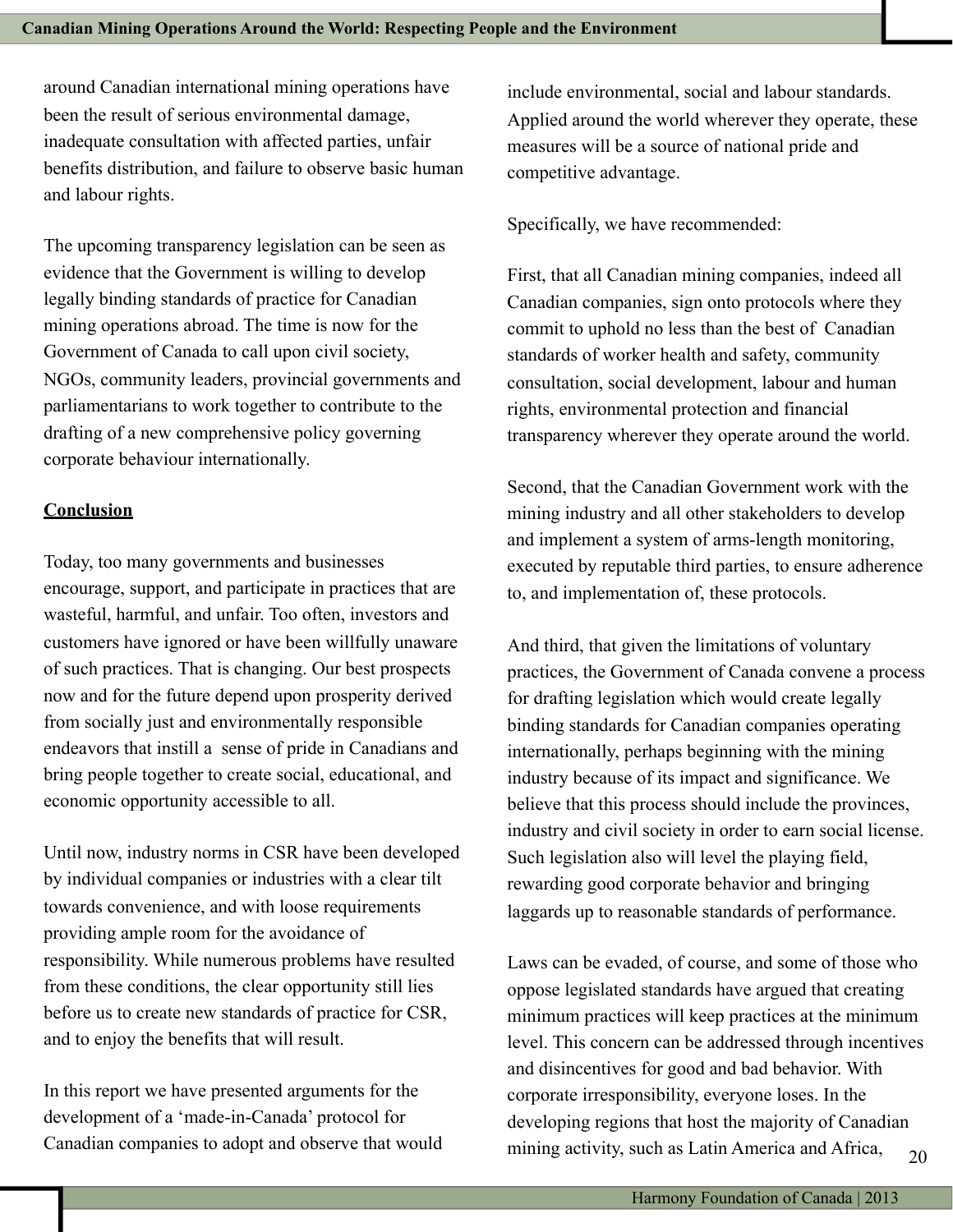stark wealth disparities and income inequality make it all the more vital that CSR policies are strategically targeted at poverty reduction, social development, labour and human rights and environmental protection, as well as prioritizing the fair and equitable distribution of benefits throughout communities. The alternative is the all-too-common story of corruption, environmental and health disasters, and human rights violations with the social, legal and economic destruction that often follow.

Improvements in the CSR practices of Canadian mining companies need to come from both sides: protocols and legislation which set the minimum standard of operations to prevent inadequate or harmful conduct on the one hand, and on the other hand a culture of progressive competition where individual companies, appreciating the benefits of good CSR practices, will continually raise the bar of excellence and challenge each other to be accountable. Canada can make a decisive and positive contribution to global society through truly responsible corporate performance that fosters economic success while safeguarding society and the environment.

Canada is a country with many blessings, a peaceful well-educated population, with tremendous natural, cultural, economic and social capital that are the envy of many nations. We do not need to harm the health and well-being of other peoples or the environments within which they live to increase our wealth or profits. Nor do we need to compromise opportunities for future generations or squeeze other species to extinction. What we do need is a robust set of principles and practices which ensure the safeguarding of the physical and social environments affected by the extractive sector and other business activities globally.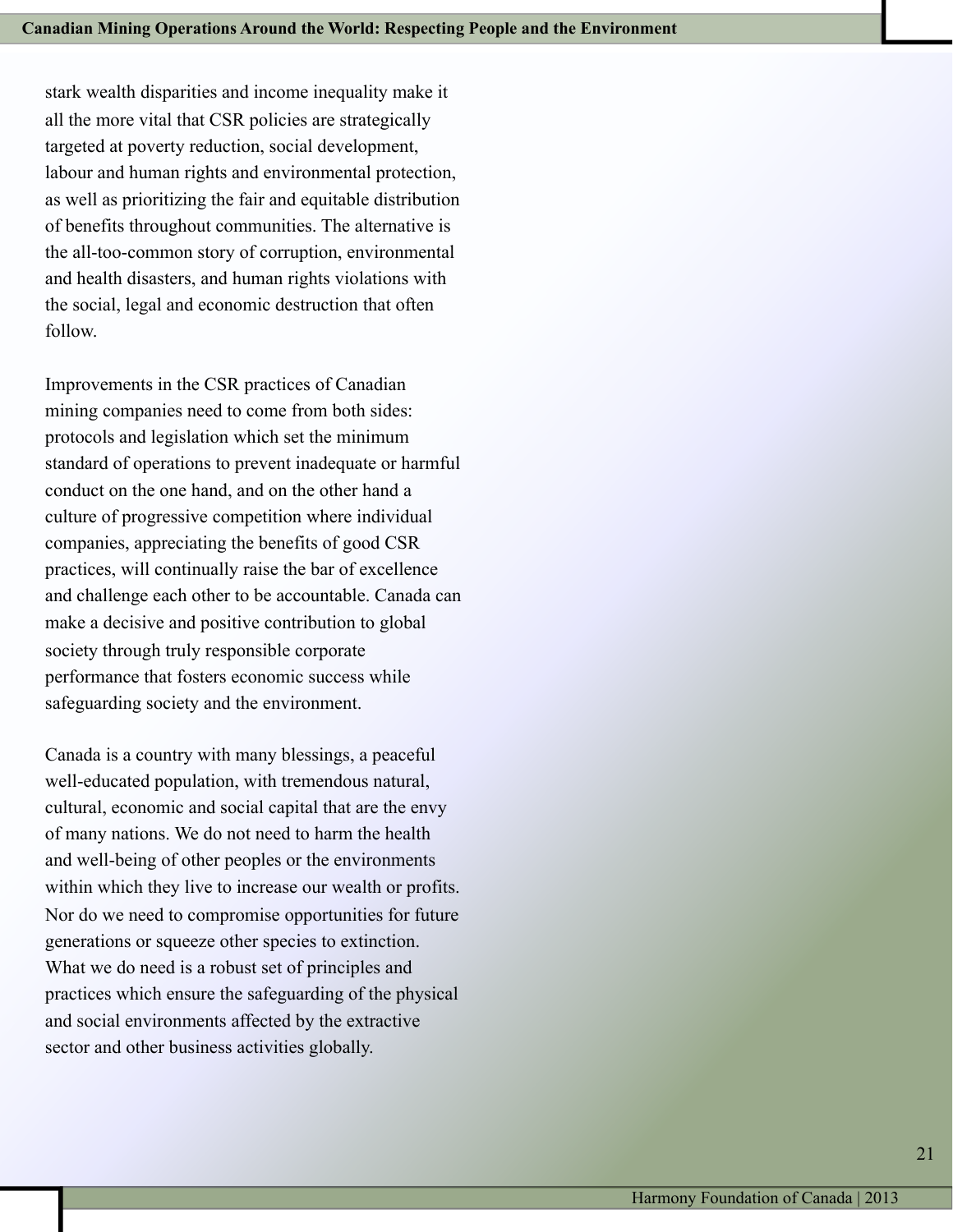#### **References**

- Africa Biodiversity Collaborative Group. June, 2013. Financial Disclosure and the Canadian Mining Sector: Lagging Behind or Catching Up? Veit P.G., Easton C. Retrieved from: [http://frameweb.org/adl/en-US/10521/file/1577/B](http://frameweb.org/adl/en-US/10521/file/1577/B.1%20Financial%20Disclosure%20and%20the%20Canadian%20Mineral%20Sector_.pdf). %20the%20Canadian%20Mineral%20Sector\_.pdf
- Azer, A. 2001. *The Ethics of Corporate Responsibility: Management Trend of the New Millennium?* public policy fellows report. Retrieved from: [http://](http://www.chumirethicsfoundation.ca/downloads/publicpolicyfellows/azeralison/azeralison1.pdf) *[www.chumirethicsfoundation.ca/downloads/](http://www.chumirethicsfoundation.ca/downloads/publicpolicyfellows/azeralison/)  [publicpolicyfellows/azeralison/](http://www.chumirethicsfoundation.ca/downloads/publicpolicyfellows/azeralison/)* azeralison1.pdf
- Basu, N., Abare, M., Buchanan, S., Cryderman, D., Nam, D.H., Sirkin, S., Schmitt, S., Hu, H. 2010. A combined ecological and epidemiologic investigation of metal exposures amongst indigenous peoples near the Marlin Mine in Western Guatemala. *Science of the Total Environment* 409: 70–77
- Canadian Centre for International Justice. 2013. CCIJ's Public Cases and Interventions. Anvil Mining. Retrieved from: [http://www.ccij.ca/programs/cases/index.php?](http://www.ccij.ca/programs/cases/index.php?DOC_INST=14) [DOC\\_INST=14](http://www.ccij.ca/programs/cases/index.php?DOC_INST=14)
- Canadian Centre for Occupational Health and Safety. 2013. OH&S legislation in Canada - Basic responsibilities. Retrieved from: [http://www.ccohs.ca/oshanswers/legisl/](http://www.ccohs.ca/oshanswers/legisl/responsi.html#_1_2) responsi.html#\_1\_2
- Canadian Centre for the Study of Resource Conflict. 2006. Corporate Social Responsibility: Movement and Footprints of Canadian Mining and Exploration Firms in the Developing World.
- Canadian International Development Agency. 2007. CIDA in Brief. Retrieved from: [http://p](http://publications.gc.ca/collections/collection_2007/cida-acdi/CD4-46-2007E.pdf)ublications.gc.ca/collections/ collection\_2007/cida-acdi/CD4-46-2007E.pdf
- Canadian Network on Corporate Accountability. Briefing Note (no date listed). Government Support to Extractive Companies: The Role of Export Development Canada. Retrieved from: [http://cnca-rcrce.ca/wp-content/](http://cnca-rcrce.ca/wp-content/uploads/cnca-government-support-to-extractives-cos-EDC1.pdf)  [uploads/](http://cnca-rcrce.ca/wp-content/uploads/cnca-government-support-to-extractives-cos-EDC1.pdf) cnca-government-support-to-extractives-cos-EDC1.pdf
- Canadian National Railway Company. 2012. 2012 Annual Report. Retrieved from: [http://www.cn.ca/-/media/Files/Investors/](http://www.cn.ca/-/media/Files/Investors/Investor-Annual-Report/2012_CNAnnualReport_CompleteE.pdf)  Investor-Annual-Report/ 2012\_CNAnnual Report\_ CompleteE.pdf
- Caplan, G. (2013, May 31). Harper should not be promoting mining interests in Peru. *The Globe and Mail*
- Department of Foreign Affairs, Trade and Development. March, 2013. Harper Government Highlights Canadian Mining Companies' Leadership in Creating Jobs and Prosperity at Home and Abroad. Retrieved from: [http://www.intern](http://www.international.gc.ca/media_commerce/comm/news-communiques/2013/03/03a.aspx?lang=eng)   [ational.gc.ca/media\\_commerce/c](http://www.international.gc.ca/media_commerce/comm/news-communiques/2013/03/03a.aspx?lang=eng)omm/news-communiqu es/2013/03/03a.aspx?lang=eng
- Department of Foreign Affairs, Trade and Development Website. 2013. About International Development: Mission and Mandate. Retrieved from: [http://www.acdi-cida.gc.ca/](http://www.acdi-cida.gc.ca/acdi-cida/ACDI-CIDA.nsf/eng/NIC-5493749-HZK) acdi-cida/ACDI-CIDA.nsf/eng/ NIC-5493749-HZK
- Economic Commission for Africa & African Union. 2011. International Study Group Report on Africa's Mineral Regimes. Minerals and Africa's Development. Retrieved from: [http://ti.au.int/en/sites/default/files/minirals%20and](http://ti.au.int/en/sites/default/files/minirals%20and%20africas%20development.pdf) %20africas%20development.pdf
- Evans, M. & MacDonald, G. 2012. Extracting a risk from mining. *Canadian Mining Journal* 133 (5) pg. 9.
- Everingham, J.A. Towards Social Sustainability of Mining. The Contribution of New Directions in Impact Assessment and Local Governance. *Greener Management International*, 57: 91-103.
- Extractive Industries Transparency Initiative. 2013. Progress Report. Beyond Transparency. Retrieved from: [http://](http://eiti.org/document/progressreport) eiti.org/document/progressreport
- Fraser Institute Website. 2012. Another threat to Canada's mining industry. Retrieved from: [http://www.fraserinstitute.org/](http://www.fraserinstitute.org/research-news/news/display.aspx?id=18240) research-news/news/display.aspx?id=18240
- Fulmer, A., 2011. *The Politics of a Strange Right: Consultation, Mining and Indigenous Mobilization in Latin America*. 2011 Annual Meeting Paper, American Political Science Association (APSA)
- Global Finance. 2013. The Poorest Countries in the World. Available from: [http://www.gfmag.com/component/](http://www.gfmag.com/component/content/article/119-economic-data/12537-the-poorest-countries-in-the-world.html#axzz2ZthZzPUL) content/article/119-economic-data/12537-the-poorestcountries-in-the-world.html#axzz2ZthZzPUL
- Global Witness Website. Nov, 2012. No justice in Canada for Congolese massacre victims as Canada's Supreme Court dismisses leave of appeal in case against Anvil Mining. Available from: [http://www.globalwitness.org/library/no](http://www.globalwitness.org/library/no-justice-canada-congolese-massacre-victims-canada)[justice-canada-congolese-massacre-victims-canada's](http://www.globalwitness.org/library/no-justice-canada-congolese-massacre-victims-canada)[supreme-court-dismisses-leave-appeal](http://www.globalwitness.org/library/no-justice-canada-congolese-massacre-victims-canada)
- Gordon, T. & Webber, J.R., 2008. Imperialism and Resistance: Canadian mining companies in Latin America. *Third World Quarterly* 29 (1) 63 – 87

22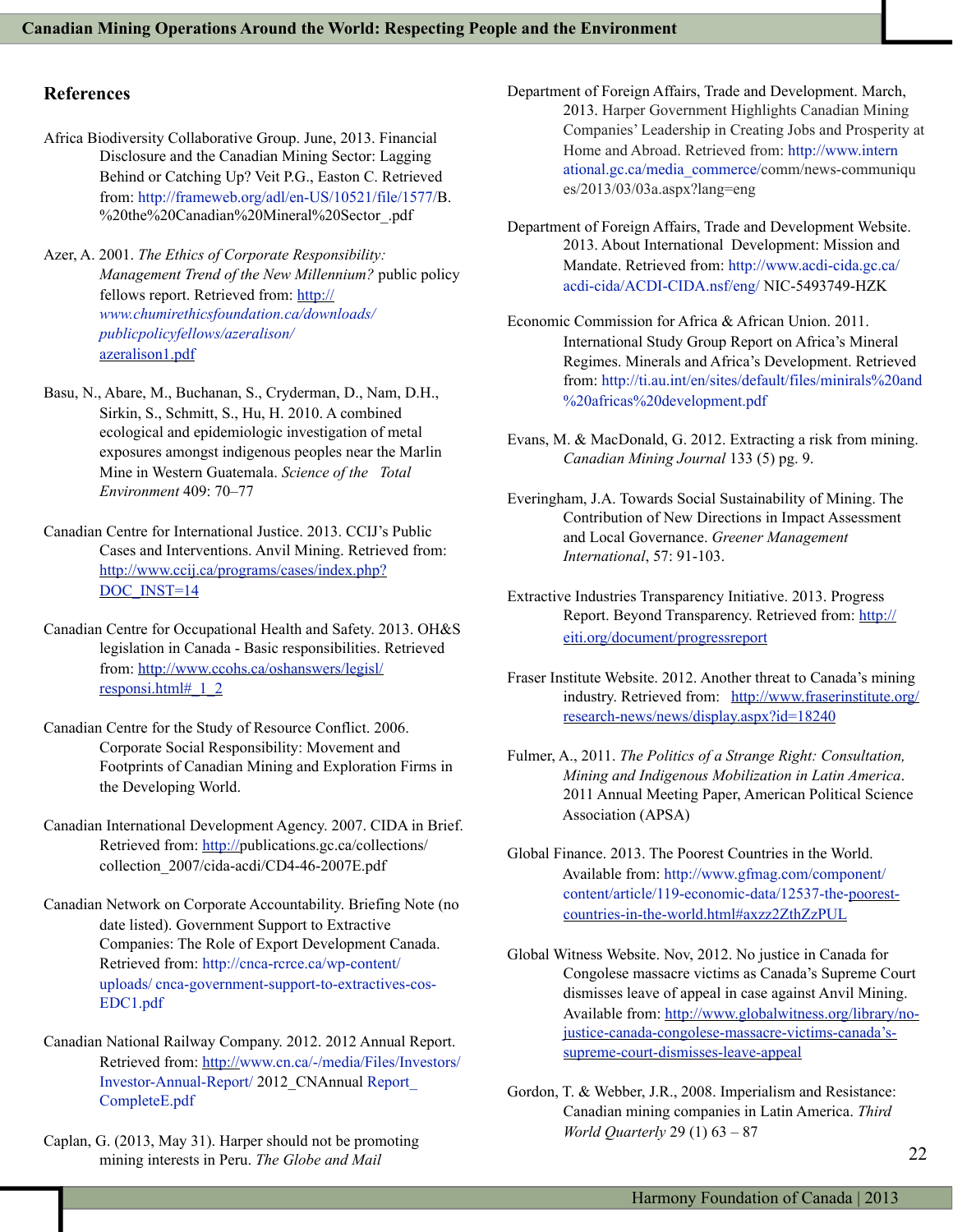#### **Canadian Mining Operations Around the World: Respecting People and the Environment**

- Government of Canada. 2013. Canada's Economic Action Plan. Retrieved from: [http://a](http://actionplan.gc.ca/en/page/economic-action-plan-2013)ctionplan.gc.ca/en/page/economicaction-plan-2013
- Harmony Foundation. 2013. CSR Guide for Multinational Corporations in China: Prosperity With Integrity. Retrieved from:<http://harmonyfdn.ca/>
- Imperial Canada Website. 2011. CPP Democratic Republic of the Congo. Investment Tables. Retrieved from: [http://](http://imperialcanada.ca/tables/cpp-democratic-republic-of-congo-investment-tables#_edn1) imperialcanada.ca/tables/cpp-democratic-republic-ofcongo- investment-tables#\_edn1
- International Institute for Sustainable Development (IISD). 2007. Corporate Social Responsibility: An Implementation Guide for Business. Paul Hohnen Author, Jason Potts (Eds). Retrieved from: [http://www.iisd.org/pdf/](http://www.iisd.org/pdf/2007/csr_guide.pdf) 2007/csr\_guide.pdf
- Institute for Securities Studies. May, 2013. Clamping down on Africa's extractive industries. Retrieved from: [http://](http://www.issafrica.org/iss-today/clamping-down-on-corruption-in-africas-extractive-industries) [www.issafrica.org/iss-today/clamping-down-on](http://www.issafrica.org/iss-today/clamping-down-on-corruption-in-africas-extractive-industries)[corruption-in-a](http://www.issafrica.org/iss-today/clamping-down-on-corruption-in-africas-extractive-industries)fricas-extractive-industries
- Justice and Environment. 2011. Banning Cyanide from Mining in the European Union, Legal Analysis. Retrieved from: [http://www.justiceandenvironment.org/\\_files/file/](http://www.justiceandenvironment.org/_files/file/2011%20cyanide%20analysis.pdf) 2011%20cyanide%20analysis.pdf
- Justice Laws Website. 2013. Corruption of Foreign Public Officials Act. Government of Canada. Retrieved from: [http://](http://www.laws.justice.gc.ca/eng/acts/c-45.2/FullText.html) [www.laws.justice.gc.ca/eng/acts/c-45.2/FullText.html](http://www.laws.justice.gc.ca/eng/acts/c-45.2/FullText.html)
- Lindsay N. M. 2012. The structural dynamics of corporate social irresponsibility: the case of the Canadian mining industry. *Critical Studies on Corporate Responsibility, Governance and Sustainability,* 4, 207-230
- MiningWatch Canada Website. Oct, 2010. Suppressed report confirms international violations by Canadian mining companies. Retrieved from: [http://www.miningwatch.ca/](http://www.miningwatch.ca/news/suppressed-report-confirms-international-violations-canadian-mining-companies)  news/suppressed-report-confirms-international-violationscanadian-mining-companies
- National Roundtables on Corporate Social Responsibility and the Canadian Extractive Industry: Current Actions, Stakeholder Opinions and Emerging Issues. January, 2012. Report for the Mining Association of Canada's International Social Responsibility Committee. On Common Ground Consultants. Prepared by Lloyd Lipsett, Michelle Hohn, and Ian Thomson.
- Natural Resources Canada. Jan, 2013. Canadian Mining Assets. The geographical distribution of Canada's mining assets. Retrieved from: [http://www.nrcan.gc.ca/minerals-metals/](http://www.nrcan.gc.ca/minerals-metals/publications-reports/4552) publications-reports/4552
- Nicoll G.E. 2012. Corporate Social Responsibility in the Canadian Mining Sector: The Case of Guatemala's Marlin Mine. (Masters thesis). University of Victoria
- North, L.L. & Young L. 2013. Generating rights for communities harmed by mining: Legal and other action. *Canadian Journal of Development Studies*, 34(1), 96-110
- North South Institute. May, 2013. Beyond Aid: A Plan for Canada's International Cooperation.
- Office of the Extractive Sector CSR Counsellor. 2013. Department of Foreign Affairs Trade and Development Canada. Retrieved from: [http://www.international.gc.ca/](http://www.international.gc.ca/csr_counsellor-conseiller_rse/index.aspx) csr\_counsellor-conseiller\_rse/index.aspx
- Parliament of Canada Website. Private Members Bill. Bill C-323. Retrieved from[: http://www.parl.gc.ca/LEGISInfo/](http://www.parl.gc.ca/LEGISInfo/BillDetails.aspx?billId=5138027&Mode=1&View=3&Language=E)  [BillDetails.aspx?](http://www.parl.gc.ca/LEGISInfo/BillDetails.aspx?billId=5138027&Mode=1&View=3&Language=E) billId=5138027&Mode=1&View=3 &Language=E
- Prospectors and Developers Association of Canada. Speech to Economic Club of Canada by John Baird. Corporate social responsibility and Canada's mineral exploration sector: Doing the right thing wherever we work. June 23, 2009.
- Prospectors and Developers Association of Canada Website. About E3 Plus. Retrieved from: [http://www.pdac.ca/programs/](http://www.pdac.ca/programs/e3-plus) e3-plus
- Sagebien, J., Lindsay, N. M. (Eds). 2011. Governance Ecosystems. CSR in the Latin American Mining Sector. Palgrave Macmillan. Chapters 3, 6, 7, 8, 9.
- Sagebien, J. 2008. The Corporate Social Responsibility of Canadian Mining Companies in Latin America: A Systems Perspective. *[Canadian Foreign Policy](http://ca.vlex.com/source/canadian-foreign-policy-4091)* [14 \(3\)](http://ca.vlex.com/source/canadian-foreign-policy-4091/issue_nbr/%2314%233)
- Simons, P. & Macklin, A. (2010, November 3). Defeat of responsible mining bill is missed opportunity. *The Globe and Mail*.
- United Nations Securities Council. Oct, 2010. United Nations Stabilization Mission in the Democratic Republic of the Congo. Retrieved from: [http://www.un.org/ga/search/](http://www.un.org/ga/search/view_doc.asp?symbol=S/2010/512) view\_doc.asp?symbol=S/2010/512